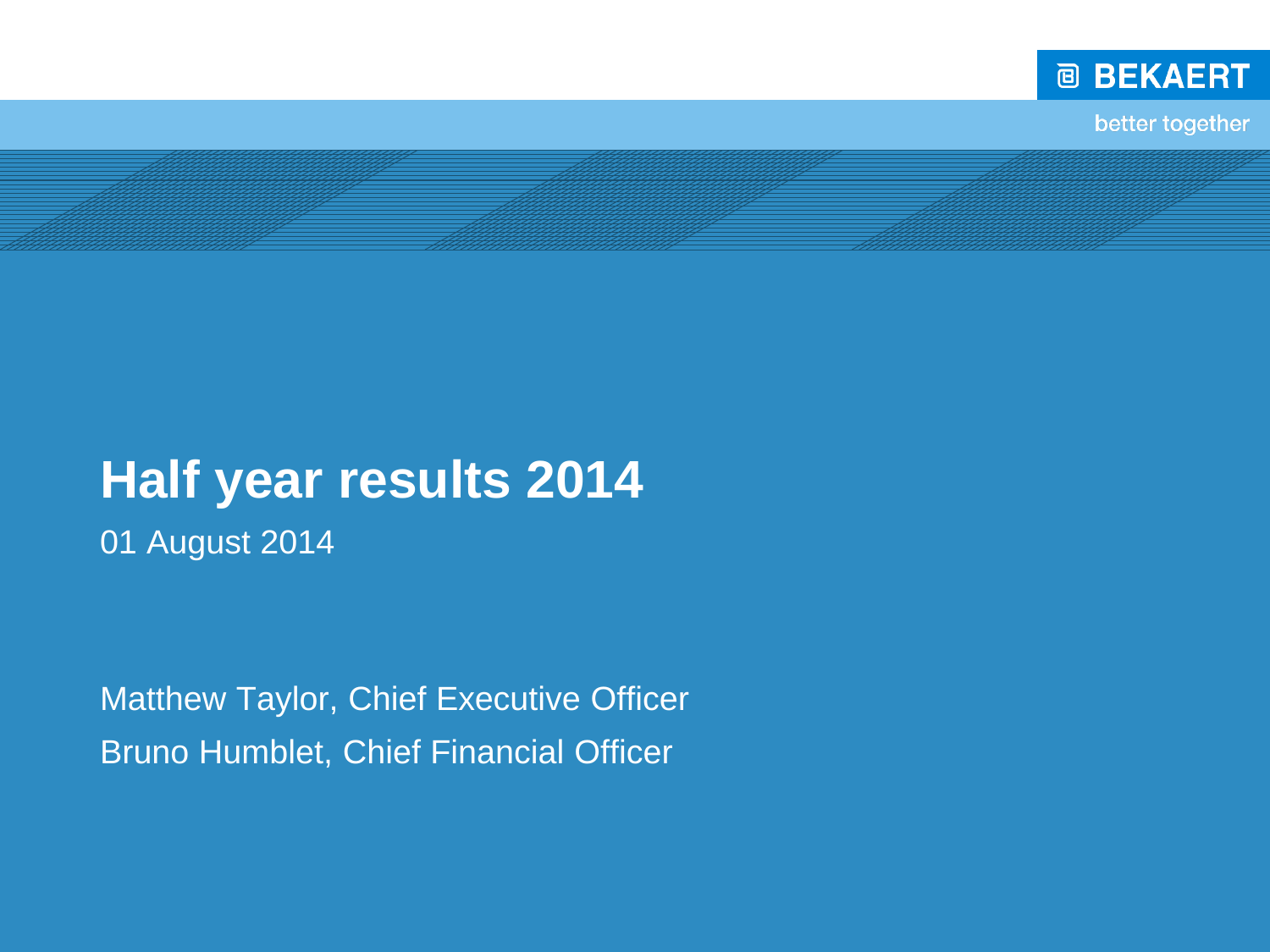

better together

# **Address by Matthew Taylor, Chief Executive Officer**

E<br>C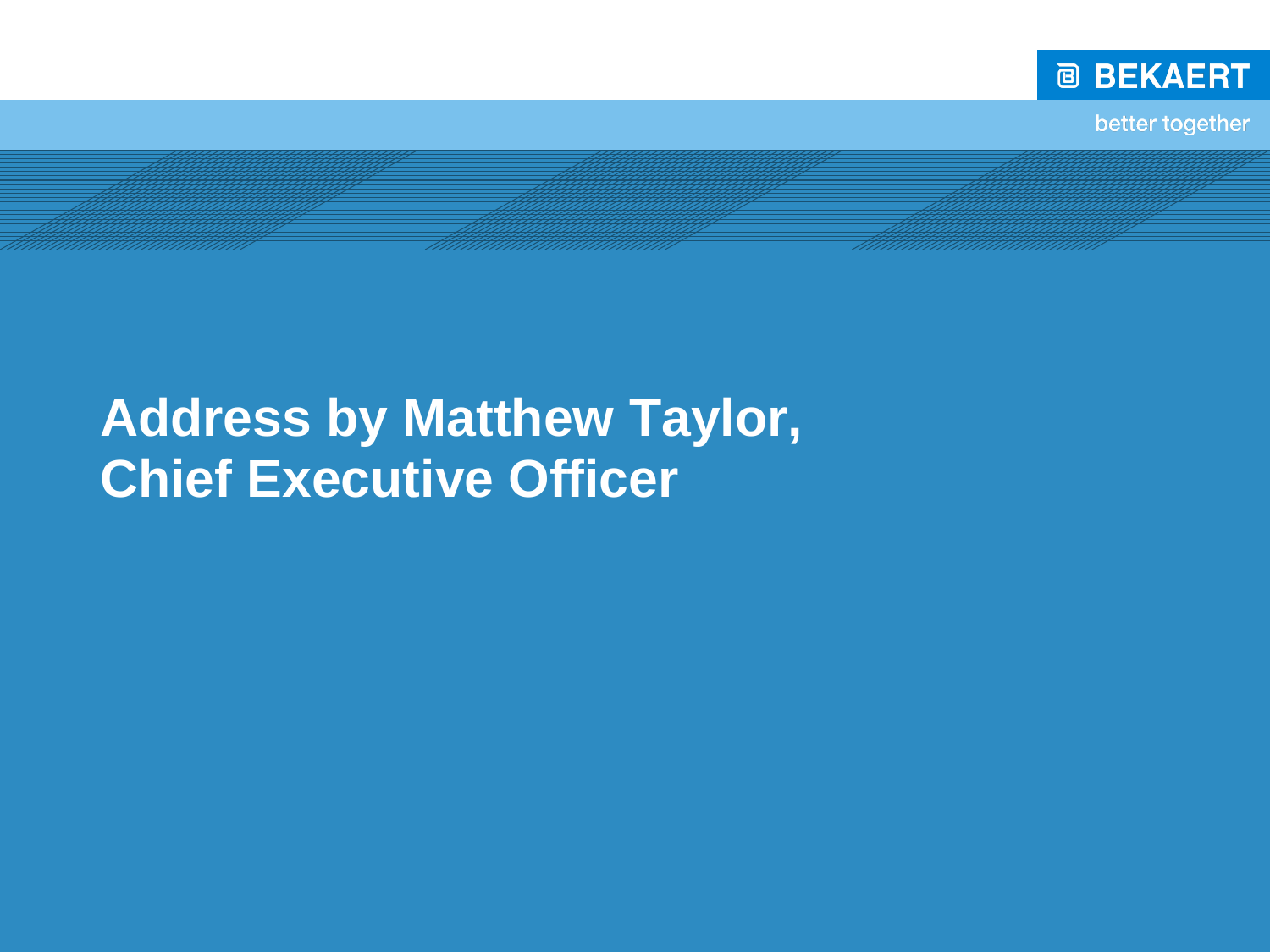The consolidated financial statements have been prepared in accordance with International Financial Reporting Standards (IFRS) as adopted by the European Union. Half year statements are unaudited.

All comparisons are made relative to the figures of the first half of 2013.

Combined sales are sales generated by consolidated companies plus 100% of sales of joint ventures and associates after intercompany elimination.

*This document may contain forward-looking statements. Such statements reflect the current views of management regarding future events, and involve known and unknown risks, uncertainties and other factors that may cause actual results to be materially different from any future results, performance or achievements expressed or implied by such forward-looking statements. Bekaert is providing the information in this document* as of this date and does not undertake any obligation to update any forward-looking statements contained in it, in light of new information, future events or otherwise. Bekaert disclaims any liability for statements made or *published by third parties and does not undertake any obligation to correct inaccurate data, information,* conclusions or opinions published by third parties in relation to this or any other announcement issued by *Bekaert.*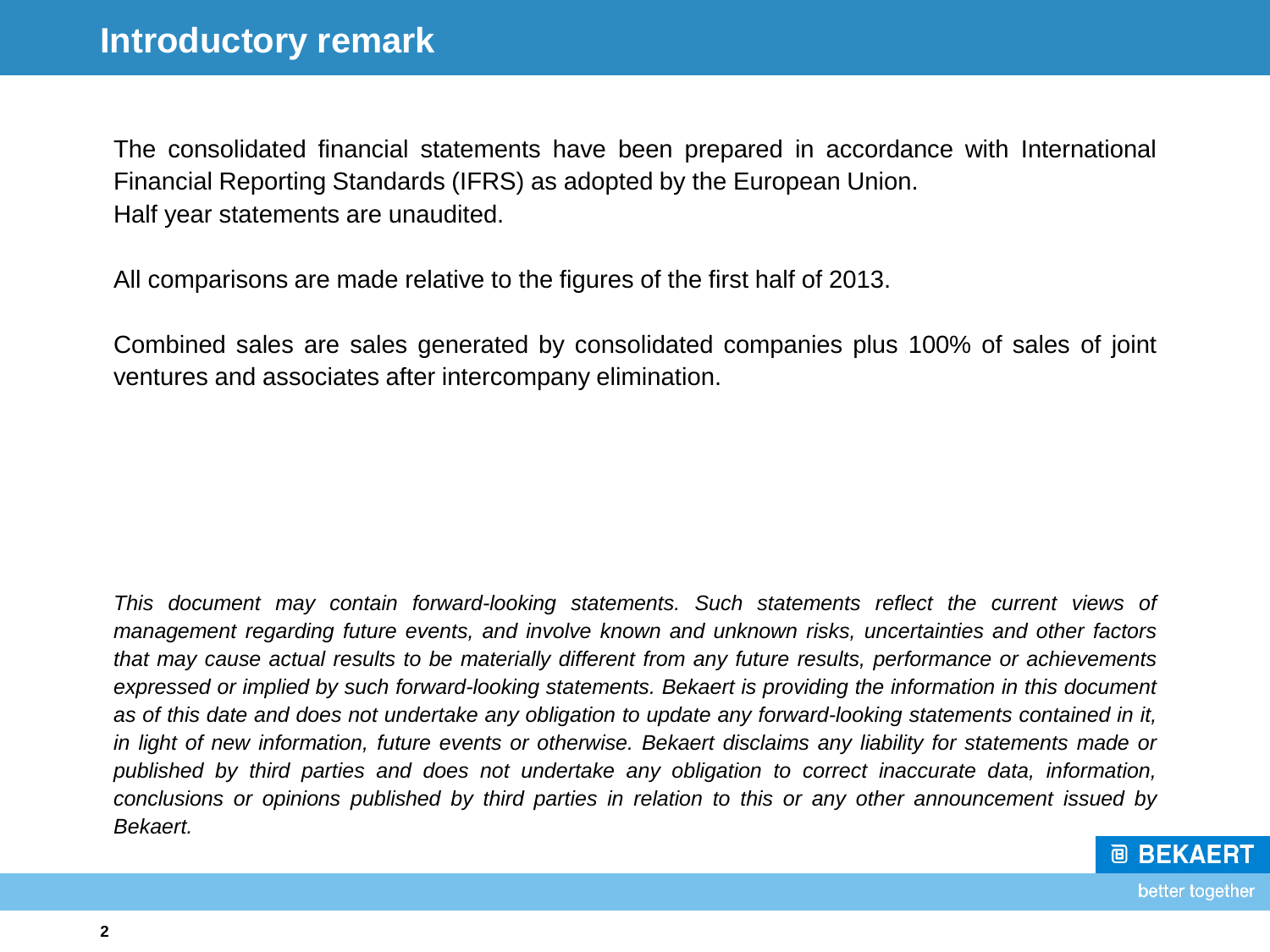## **Content**

- **Highlights**
- Business review
- Financials
- Outlook

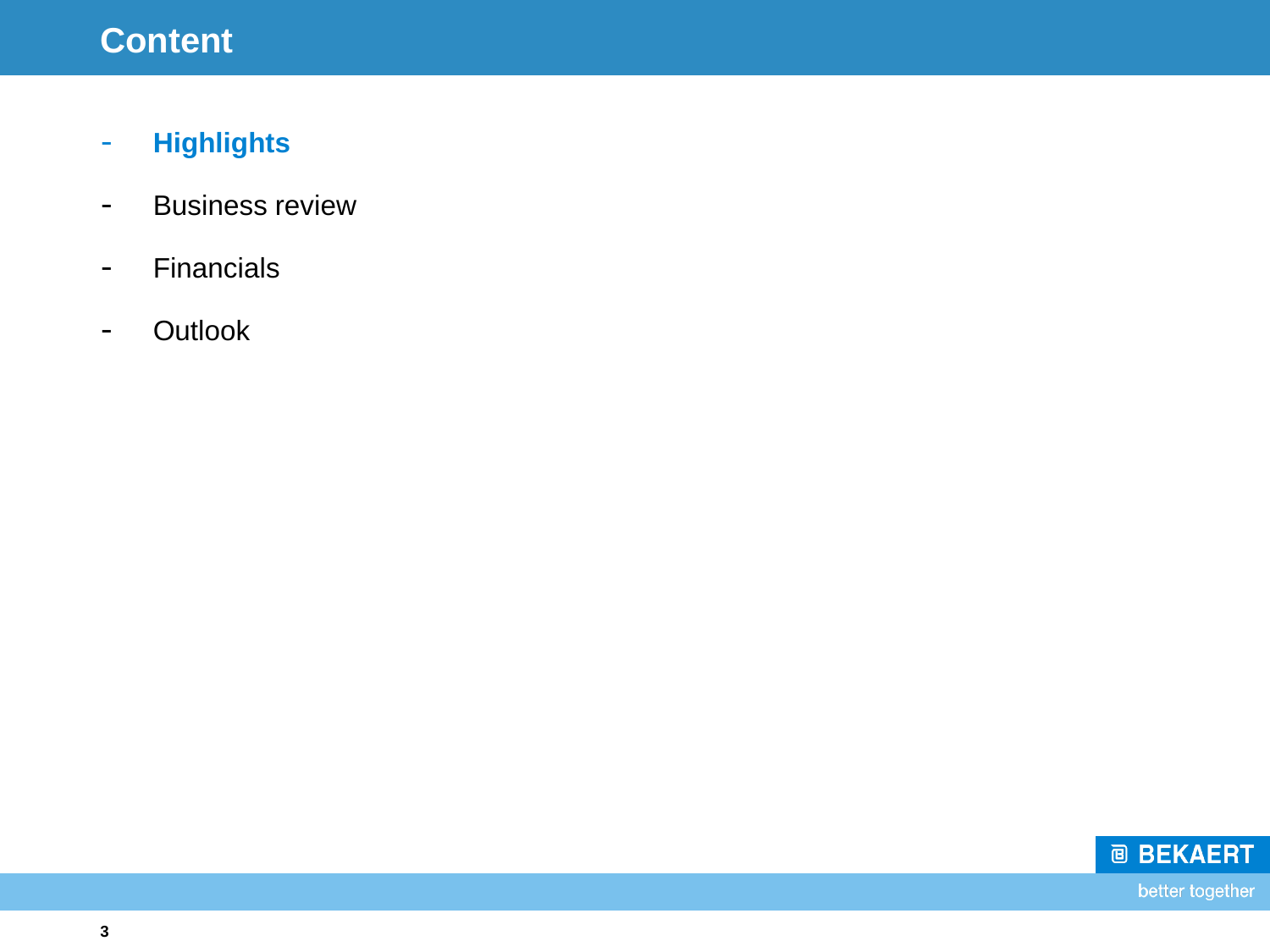- Organic volume growth of 3.9%
- Consolidated sales of  $\epsilon$  1.61 billion, (-2.4%), combined sales of  $\epsilon$  2.02 billion (-5.4%)
- Currency impact :  $\epsilon$  -85 million (-5.1%) on consolidated sales and  $\epsilon$  -158 million (-7.4%) on combined sales
- Negative price/mix effect (-1.2%), mainly reflecting lower wire rod prices
- REBIT of  $\epsilon$  101 million (6.3% margin)
- Non-recurring items of  $\epsilon$ +16.6 million
- EBIT of €118 million (7.3% margin)
- EBITDA of €190 million (11.8% margin)
- EPS: €1.34 compared with  $€ 0.45$
- Net debt of € 673 million, versus € 770 million on 30 June 2013; € 574 million at year end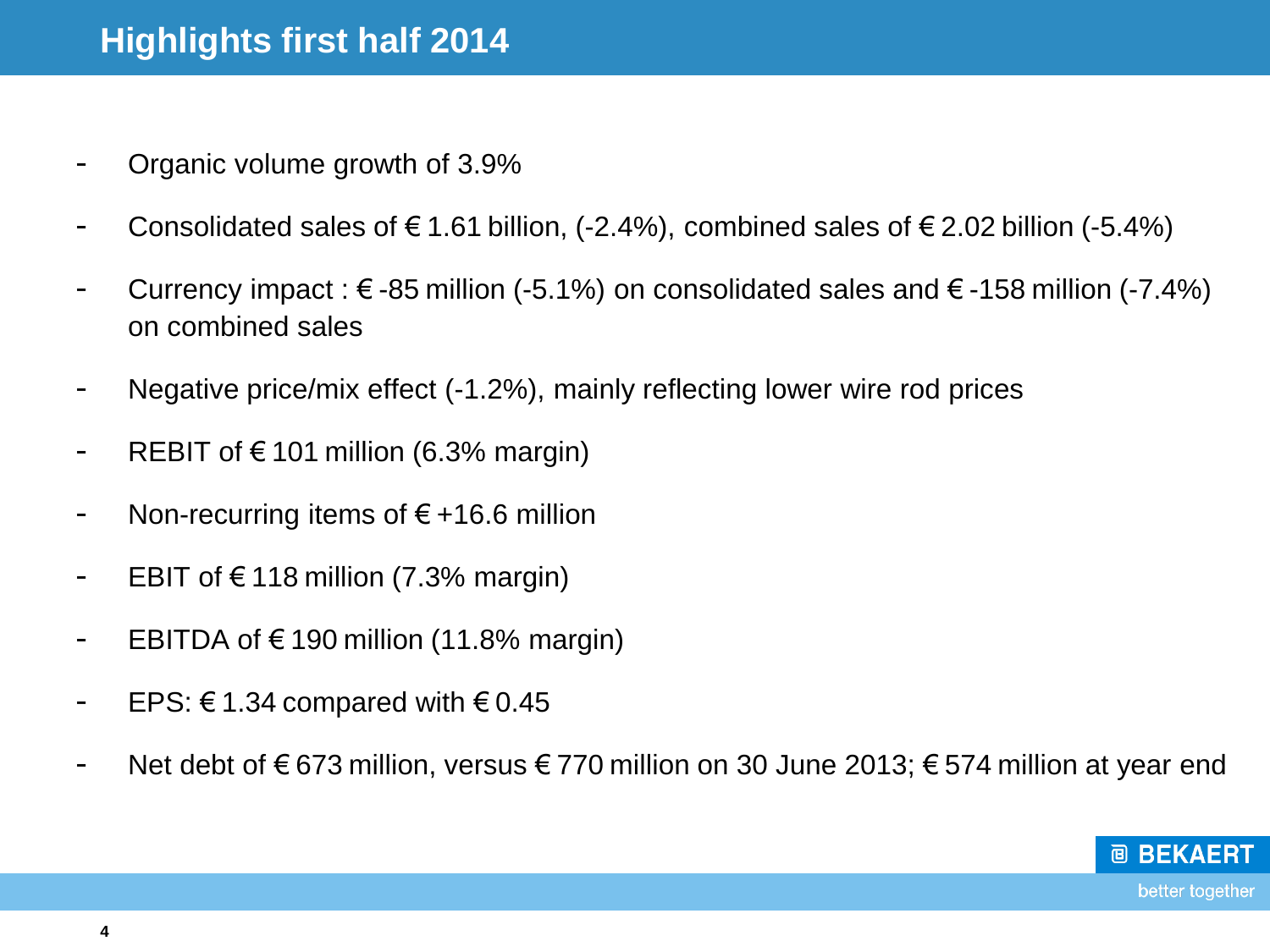## **Content**

- Highlights
- **Business review**
- Financials
- Outlook

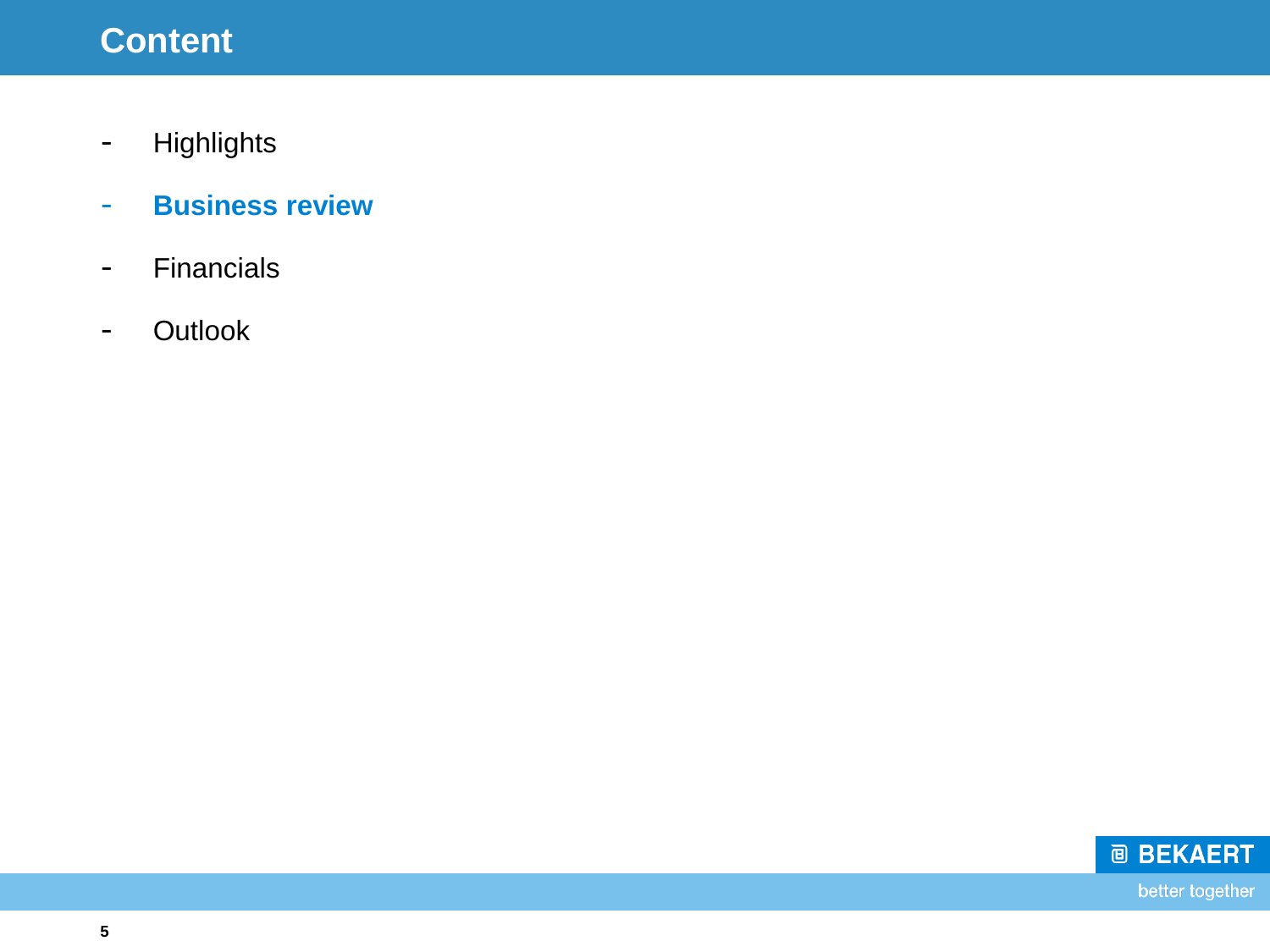- Solid volume growth in a difficult global industrial environment
- Weakening of the growth of the Chinese industrial economy lowered key commodity prices and affected the output of the mining sector in Latin America with an important impact on those economies
- Lower local demand in China for commodity products increases the export at very low prices, creating price pressure all over the world
- Strong demand in automotive markets globally
- Overcapacity in China resulted in continued price pressure
- Strong Euro had a significant translation impact but limited transactional effect as only 10% of our production is shipped across Regions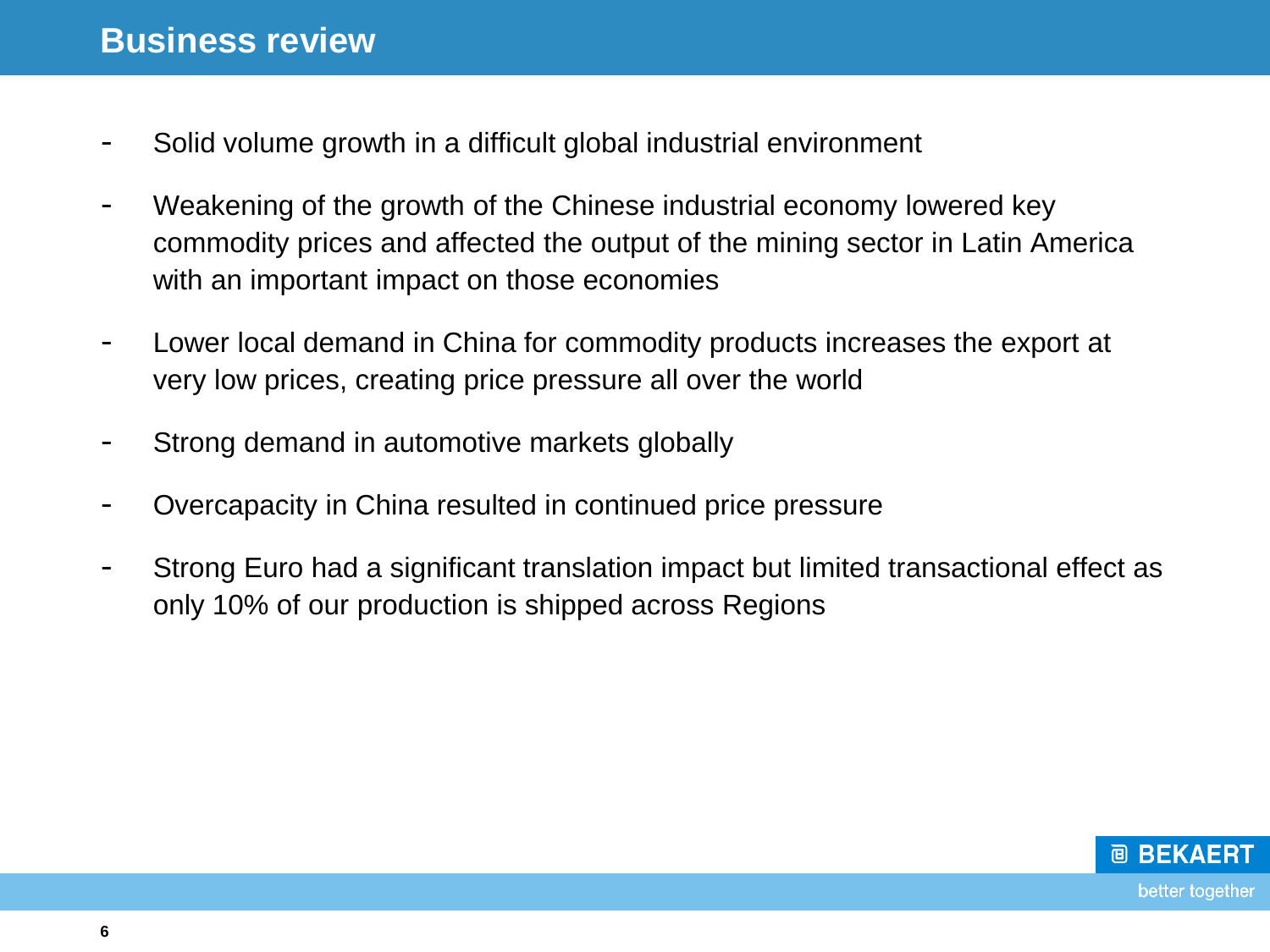#### **EMEA:**

Very strong results due to solid volume growth, favorable product mix and sustained effect of cost reduction program.

#### **North America:**

Slow recovery mainly driven by better automotive demand while other markets like agricultural and public investments remain weak.

#### **Latin America:**

Slowdown in GDP growth driven by weaker mining sector impacted demand and created very competitive price environment in lower end product segments. Political uncertainty in different countries also impacted the economic environment.

#### **Asia Pacific:**

Growing but very competitive tire cord and sawing wire market in China while other markets were softer reflecting overall economic slowdown. SEA and India had strong industrial growth but were impacted by imports from China.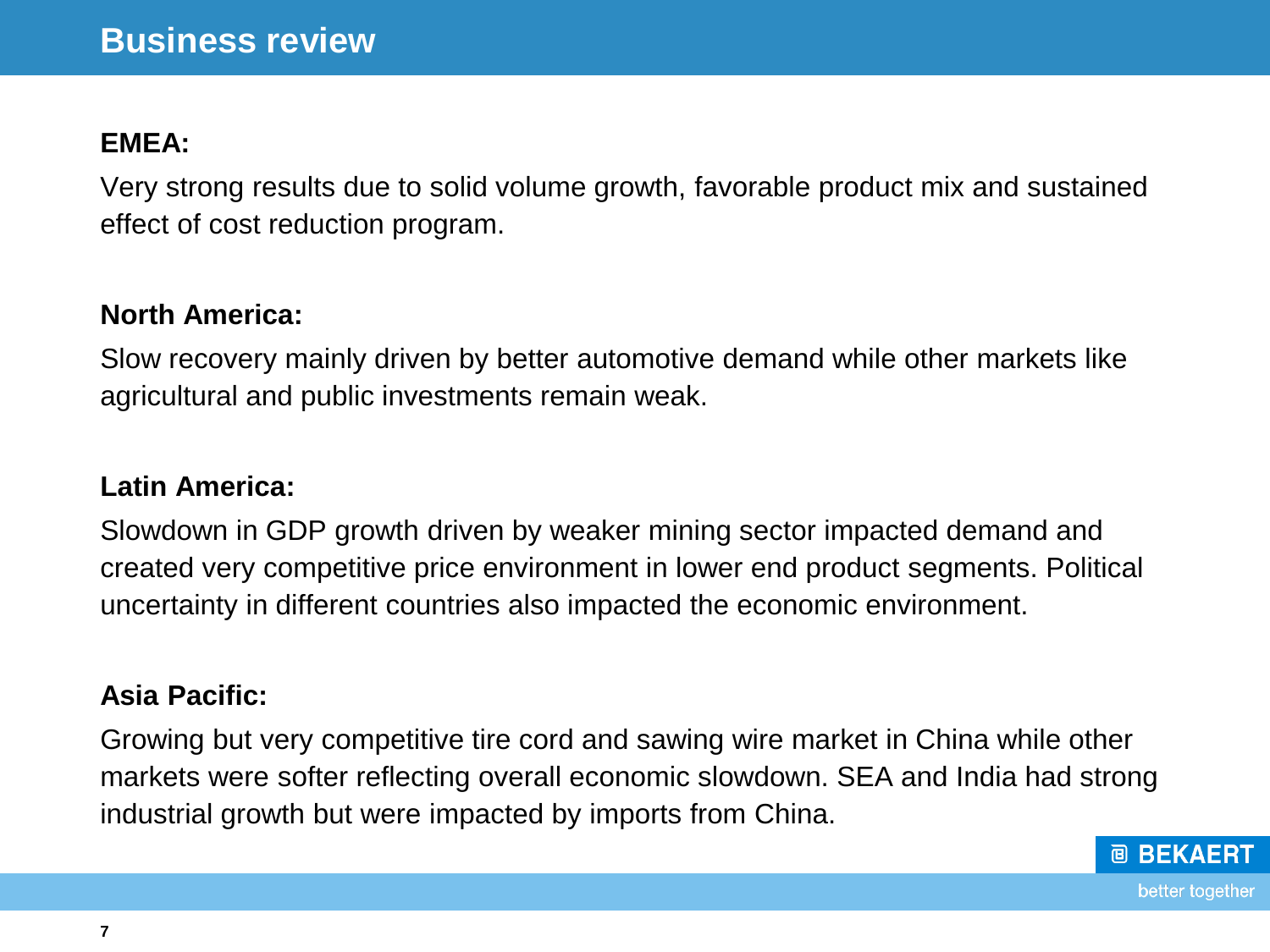#### **Sales**



- Consolidated organic growth more than offset by exchange rate movements
- Impact of exchange rate movements on combined even more significant reflecting the weaker Brazilian Real versus same period last year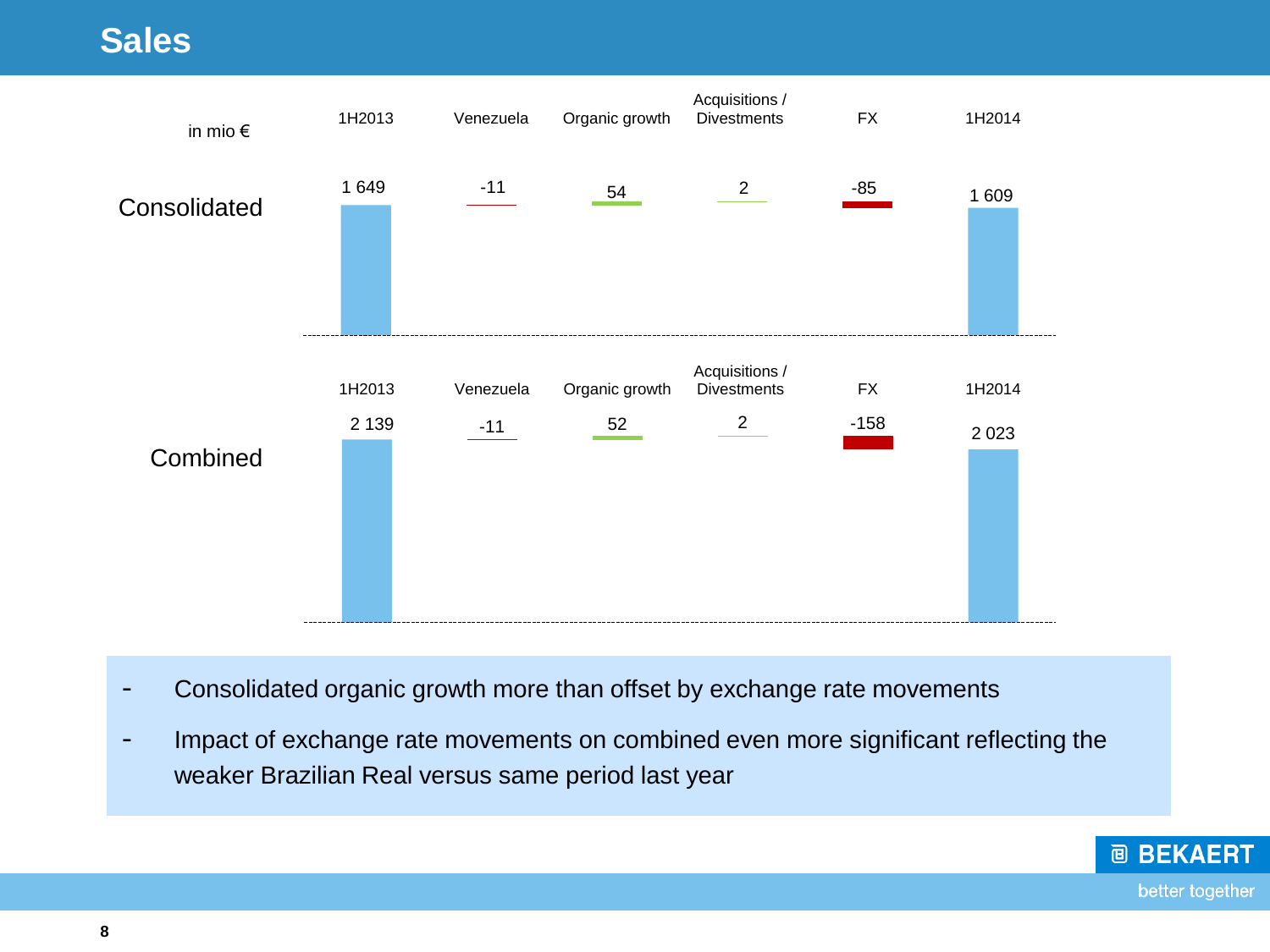#### **Bekaert global presence – Combined sales first half 2014**

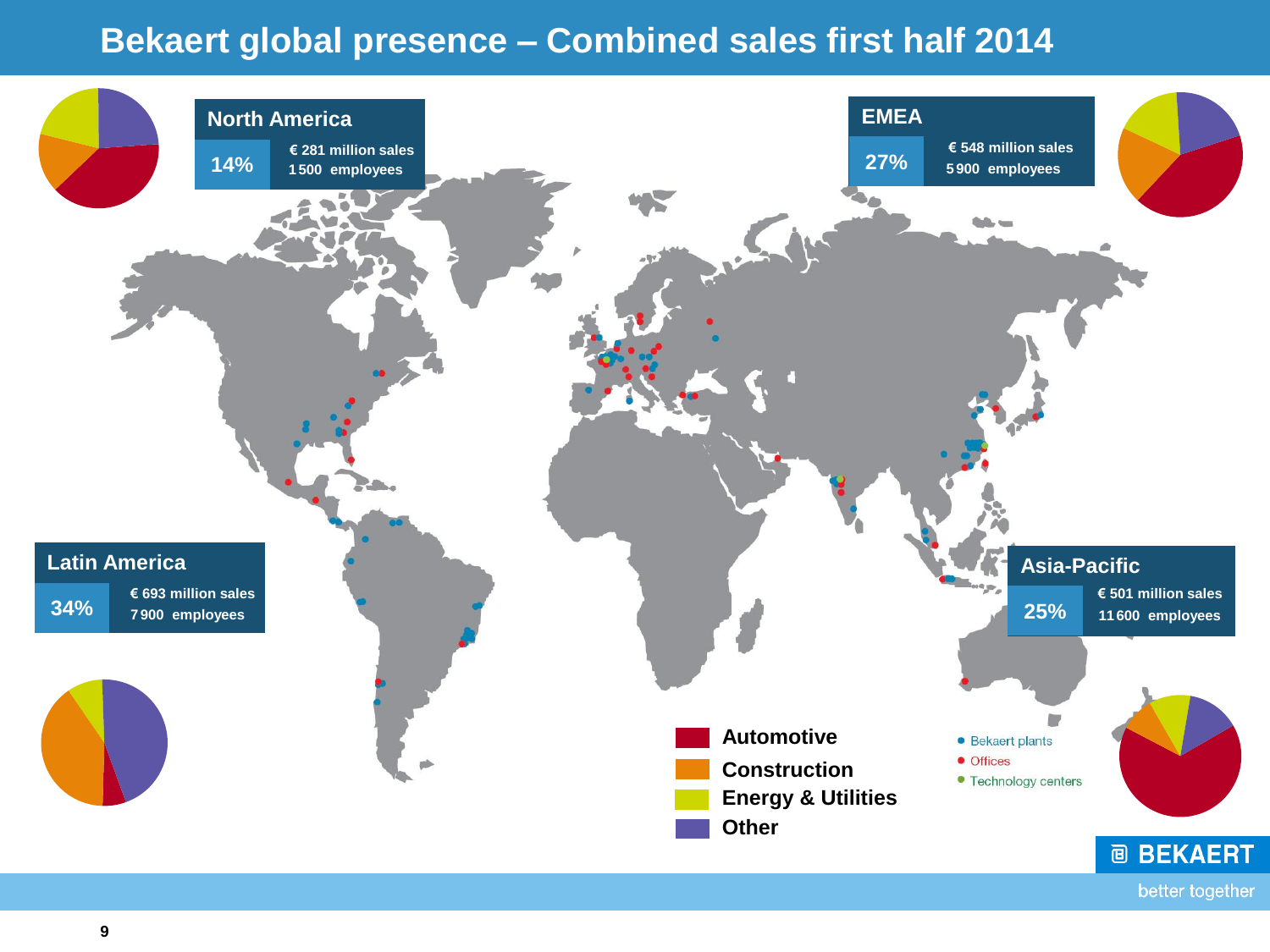| <b>First Half 2014</b> | <b>Consolidated sales</b> |          | <b>Combined sales</b> |          |
|------------------------|---------------------------|----------|-----------------------|----------|
|                        | In mio $\epsilon$         | variance | in mio $\epsilon$     | variance |
| <b>EMEA</b>            | 555                       | $+4%$    | 548                   | $+4%$    |
| <b>North America</b>   | 281                       | $-5%$    | 281                   | $-5%$    |
| Latin America          | 295                       | $-16%$   | 693                   | $-16%$   |
| Asia Pacific           | 478                       | $+2%$    | 501                   | $+1%$    |
| <b>Total</b>           | 1 609                     | $-2%$    | 2023                  | $-5%$    |



**Consolidated sales**



**Combined sales**



better together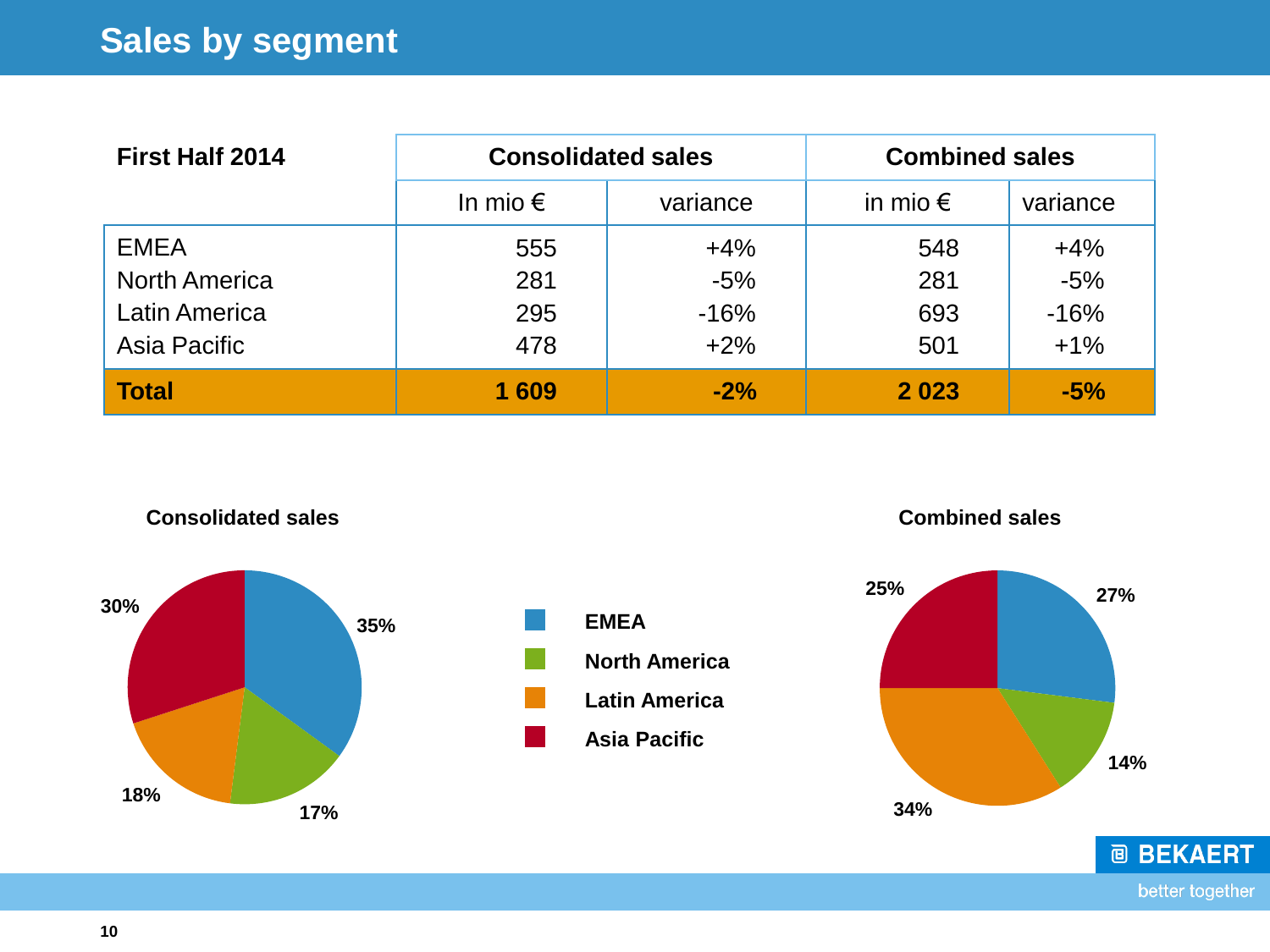

better together

# **Address by Bruno Humblet, Chief Financial Officer**

E<br>C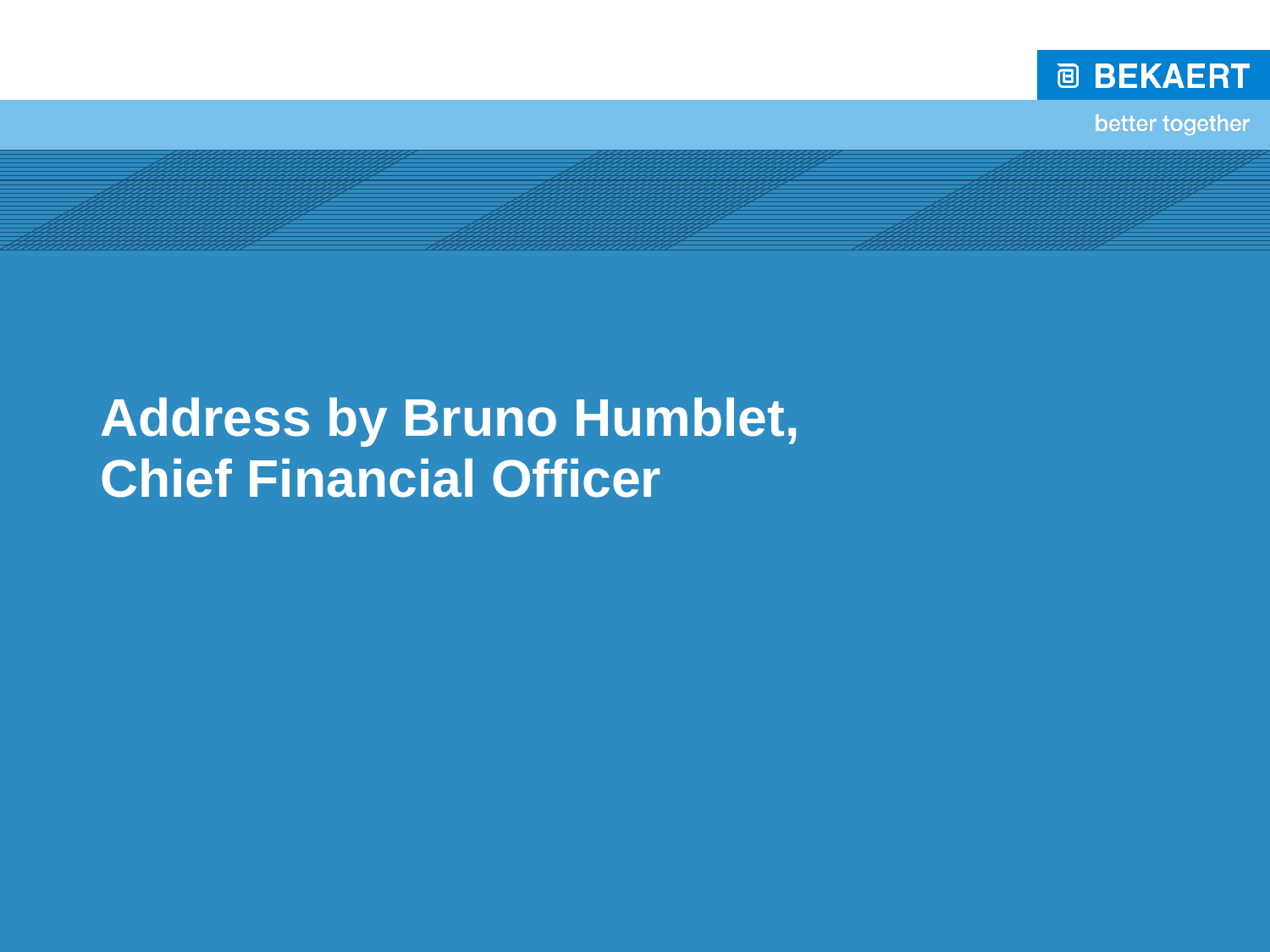## **Content**

- Highlights
- Business review
- **Financials**
- Outlook

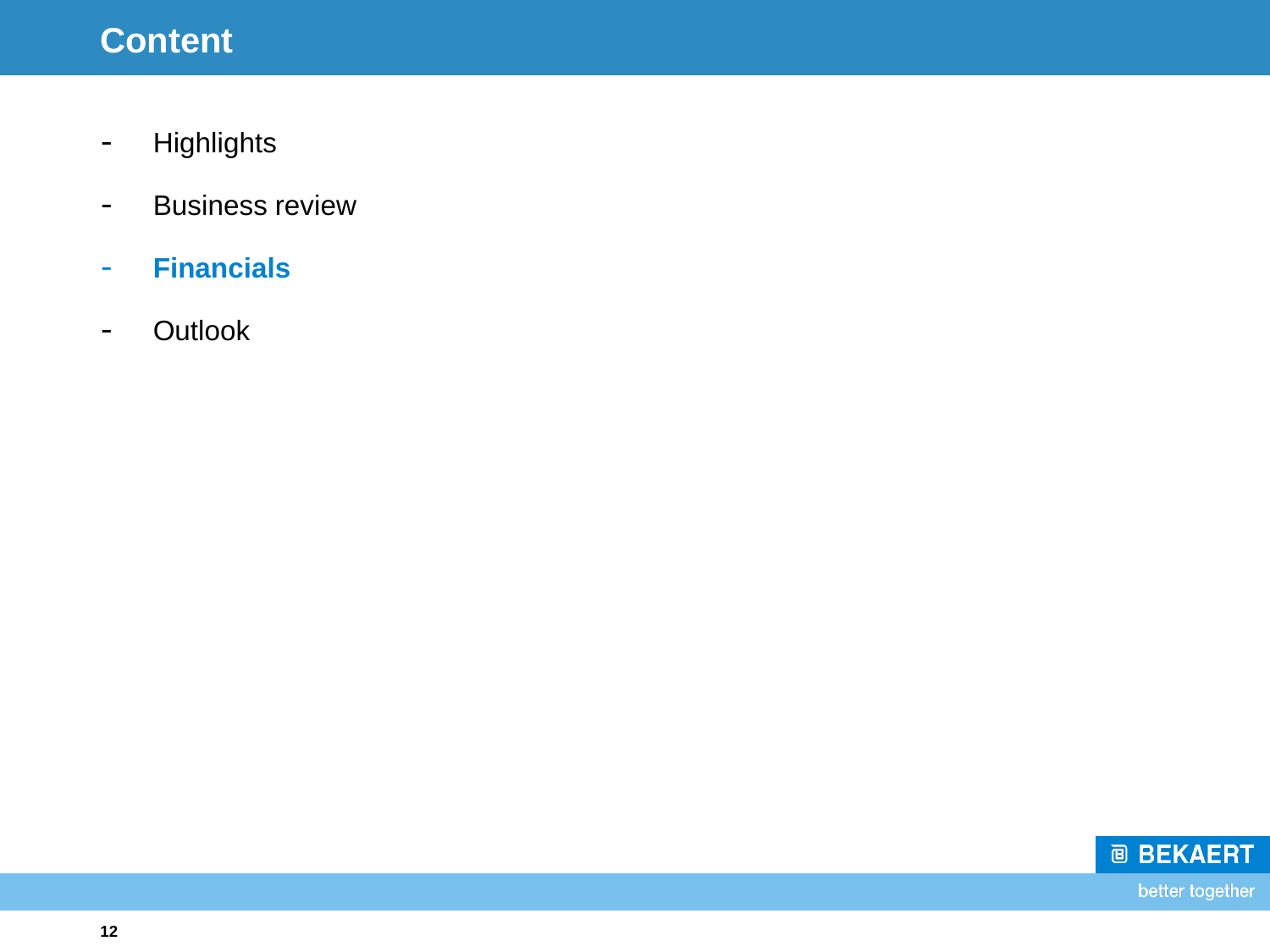| (In mio $\epsilon$ ) | 1H 2013 | 1H 2014 |
|----------------------|---------|---------|
| <b>Sales</b>         | 1 649   | 1 609   |
| Cost of sales        | (1400)  | (1351)  |
| <b>Gross profit</b>  | 249     | 258     |
| Gross profit margin  | 15.1%   | 16.0%   |

- Sales decline of -2.4% reflects:
	- Solid organic volume growth of 3.9%
	- Negative price/mix effect mainly reflecting lower wire rod prices (-1.2%)
	- Negative impact of exchange rate movements (-5.1%)
- Increase of gross profit due to volume increase and sustained cost control partly offset by translation effect of exchange rate movements

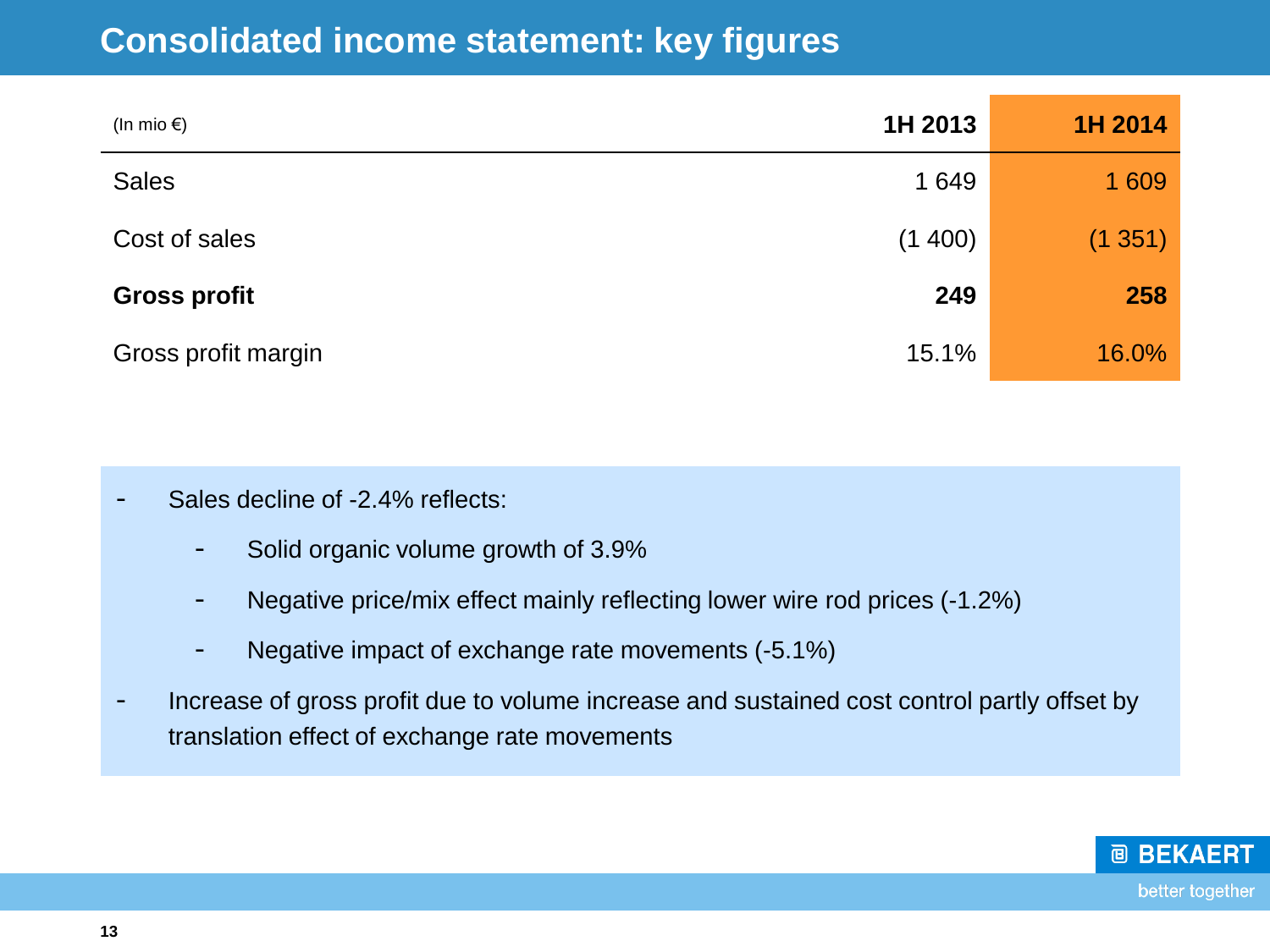| (In mio $\epsilon$ )                                | 1H 2013 | 1H 2014 |
|-----------------------------------------------------|---------|---------|
| Gross profit                                        | 249     | 258     |
| Selling expenses                                    | (68)    | (68)    |
| Administrative expenses                             | (63)    | (65)    |
| R&D expenses                                        | (32)    | (30)    |
| <b>Others</b>                                       | 5       | 6       |
| Operating result before non-recurring items (REBIT) | 91      | 101     |

#### SG&A remained stable:

- Final impact of cost reduction program largely offset by inflation
- Positive impact of exchange rate movements
- Selling expenses negatively impacted by movement in bad debt reserves

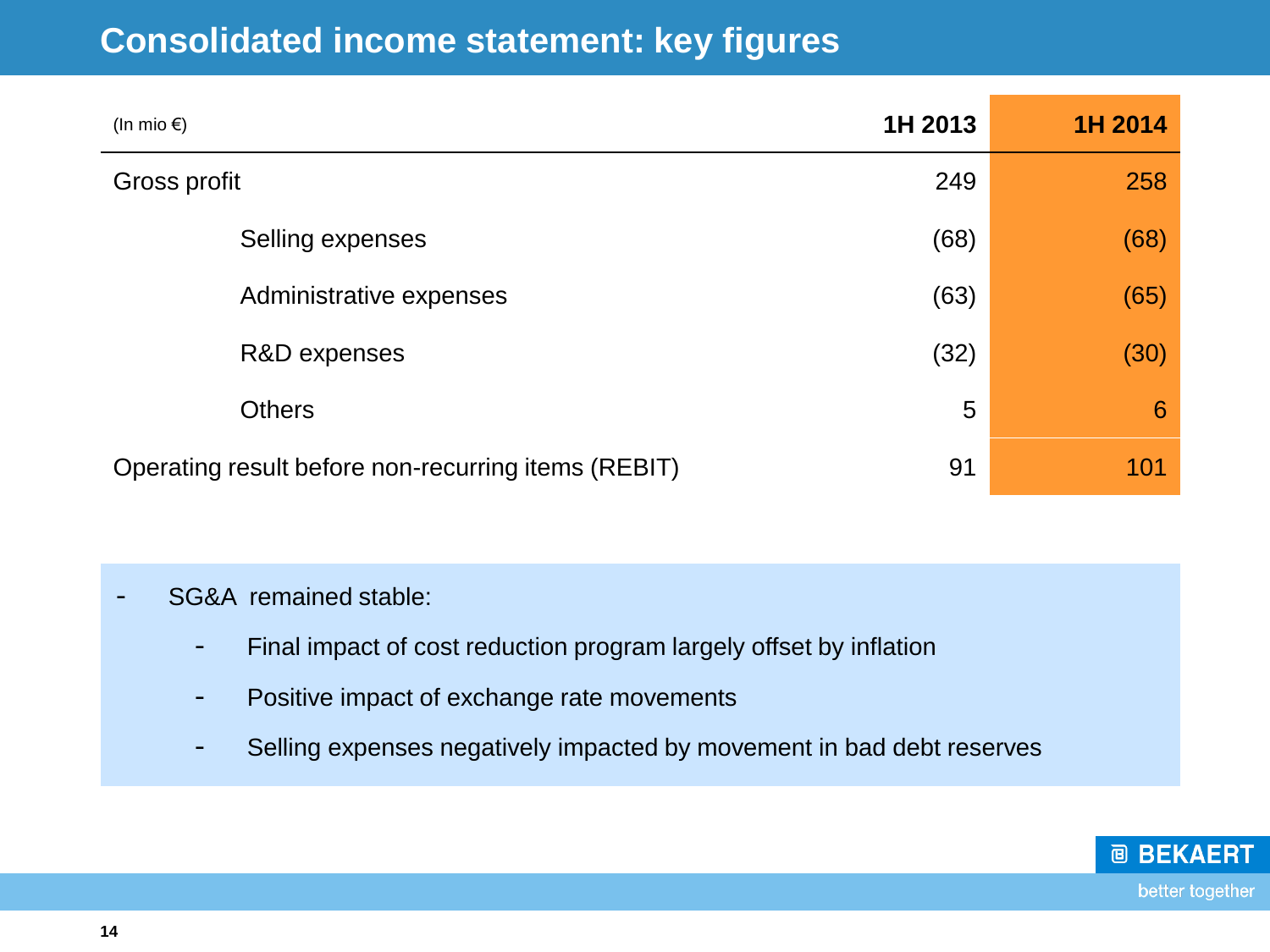| (In mio $\epsilon$ )                                | 1H 2013 | 1H 2014 |
|-----------------------------------------------------|---------|---------|
| Operating result before non-recurring items (REBIT) | 91      | 101     |
| <b>REBIT margin on sales</b>                        | 5.5%    | 6.3%    |
| Non-recurring items                                 | (2)     | 17      |
| Operating result (EBIT)                             | 89      | 118     |
| <b>EBIT</b> margin on sales                         | 5.4%    | 7.3%    |
| <b>EBITDA</b>                                       | 172     | 190     |
| <b>EBITDA</b> margin on sales                       | 10.4%   | 11.8%   |

- REBIT increase of  $\epsilon$  10 million reflects an organic increase of  $\epsilon$  22 million partly offset by the business situation in Venezuela  $\epsilon$  -6 million and the impact of exchange rate movements for € -6 million
- Non-recurring items include: i) negative goodwill of the transaction in Latam ( $\epsilon$  11 million), ii) gains on sale of real estate ( $\epsilon$ 8 million), iii) change in environmental provision  $(\epsilon$  6 million) and iv) impairments and other elements ( $\epsilon$ -8 million)

**@ BEKAERT** 

better together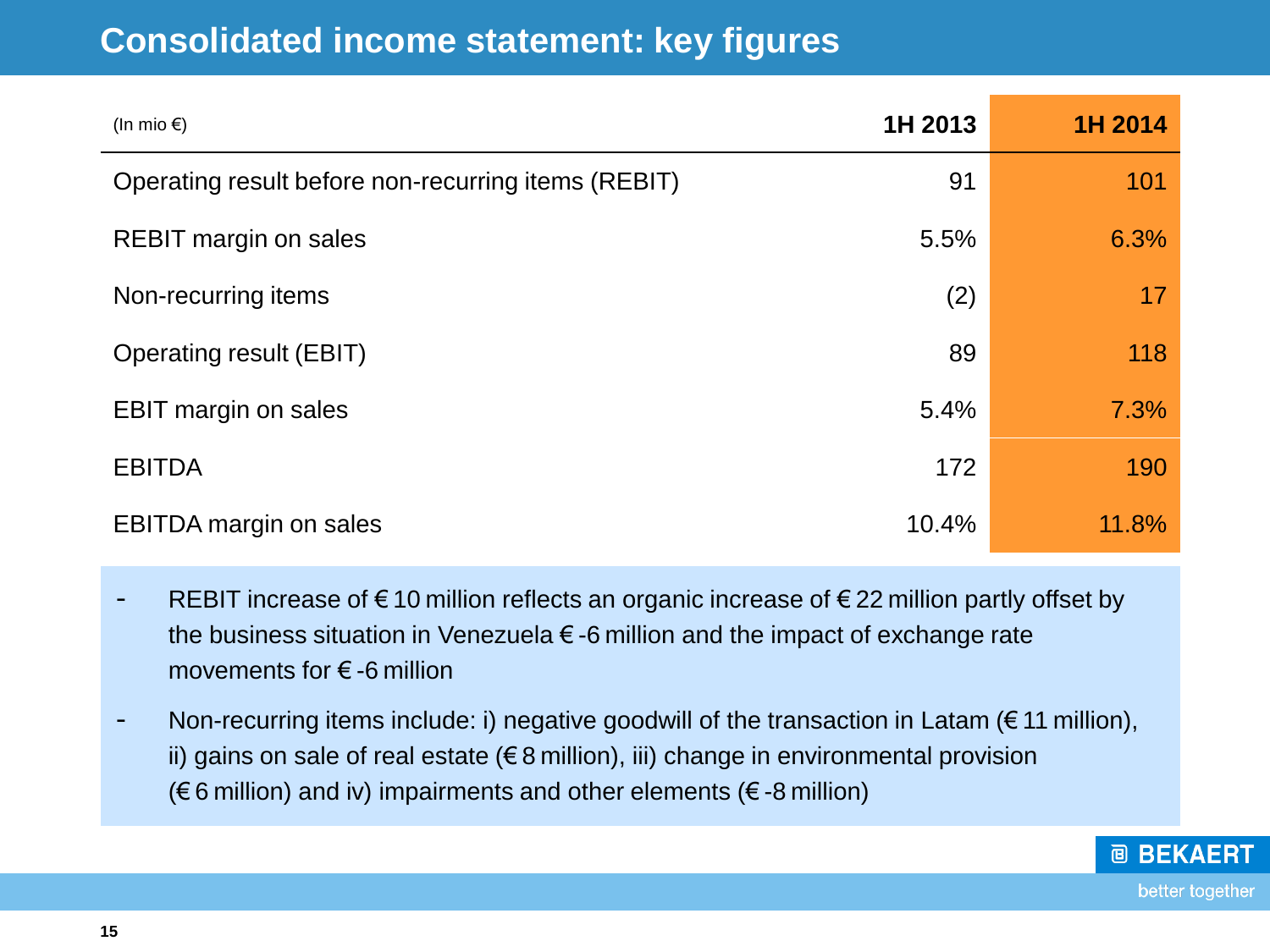#### **Segment reporting: EMEA**

| (In mio $\epsilon$ )                                | 1H 2013 | 1H 2014 |
|-----------------------------------------------------|---------|---------|
| <b>Consolidated sales</b>                           | 532     | 555     |
| Operating result before non-recurring items (REBIT) | 46      | 64      |
| <b>REBIT margin on sales</b>                        | 8.7%    | 11.5%   |
| Non-recurring items                                 | (1)     |         |
| <b>Operating result (EBIT)</b>                      | 45      | 70      |
| Depreciation, amortization and impairment losses    | 23      | 22      |
| <b>EBITDA</b>                                       | 68      | 93      |
| <b>EBITDA</b> margin on sales                       | 12.8%   | 16.7%   |

- Sales increase due to a very strong volume growth mainly in Q1 and good product mix
- Profitability well above 10% due to very high capacity utilization combined with sustainable cost control

**@ BEKAERT** 

better together

- Non-recurring reflect sale of real estate and reversal of some environmental provisions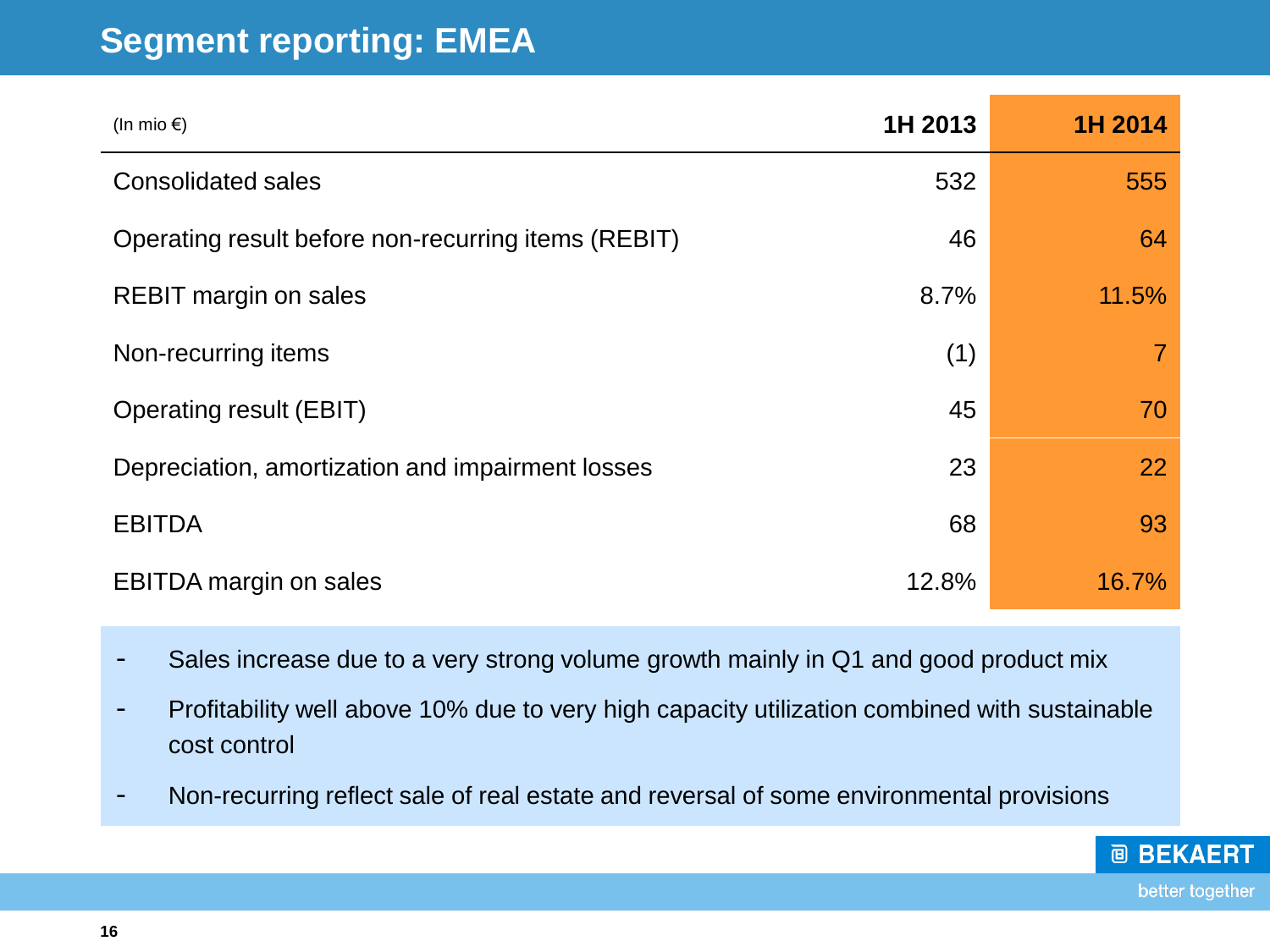#### **Segment reporting: North America**

| (In mio $\epsilon$ )                                | 1H 2013 | 1H 2014 |
|-----------------------------------------------------|---------|---------|
| <b>Consolidated sales</b>                           | 294     | 281     |
| Operating result before non-recurring items (REBIT) | 13      | 14      |
| <b>REBIT margin on sales</b>                        | 4.3%    | 5.1%    |
| Non-recurring items                                 | (0)     |         |
| Operating result (EBIT)                             | 12      | 15      |
| Depreciation, amortization and impairment losses    | 6       | 5       |
| <b>EBITDA</b>                                       | 18      | 20      |
| <b>EBITDA</b> margin on sales                       | 6.2%    | 7.2%    |

- Sales decline due to exchange rate movements partly offset by 2% volume increase

- REBIT and REBITDA margin improve thanks to slightly better capacity utilization and the impact of cost savings program but are still below target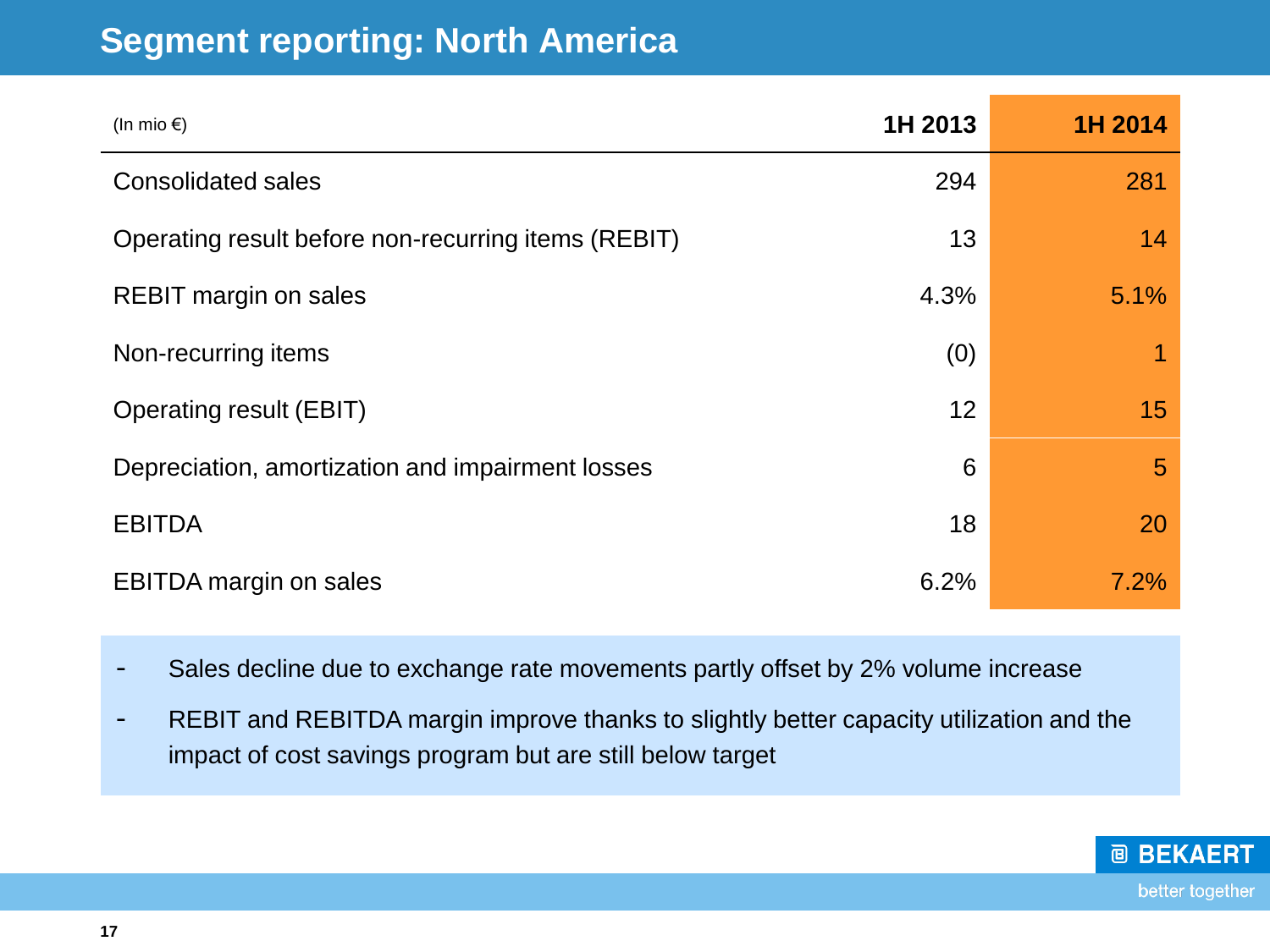#### **Segment reporting: Latin America**

| (In mio $\epsilon$ )                                | 1H 2013 | 1H 2014 |
|-----------------------------------------------------|---------|---------|
| <b>Consolidated sales</b>                           | 352     | 295     |
| Operating result before non-recurring items (REBIT) | 28      | 11      |
| <b>REBIT margin on sales</b>                        | 7.9%    | 3.9%    |
| Non-recurring items                                 | (0)     | 10      |
| Operating result (EBIT)                             | 28      | 21      |
| Depreciation, amortization and impairment losses    | 11      | (3)     |
| <b>EBITDA</b>                                       | 39      | 18      |
| <b>EBITDA</b> margin on sales                       | 11.1%   | 6.2%    |

- Sales drop of 16% due to devaluation of the Chilean Peso by 21% and a 50% volume drop in Venezuela due to the political and economic situation
- Overall market share remained stable at a very strong level
- REBIT significantly impacted by Venezuela €-6 million, devaluation of Chilean Peso € -2 million and lower margins on commodity products to remain competitive with import from Asia



**@ BEKAERT**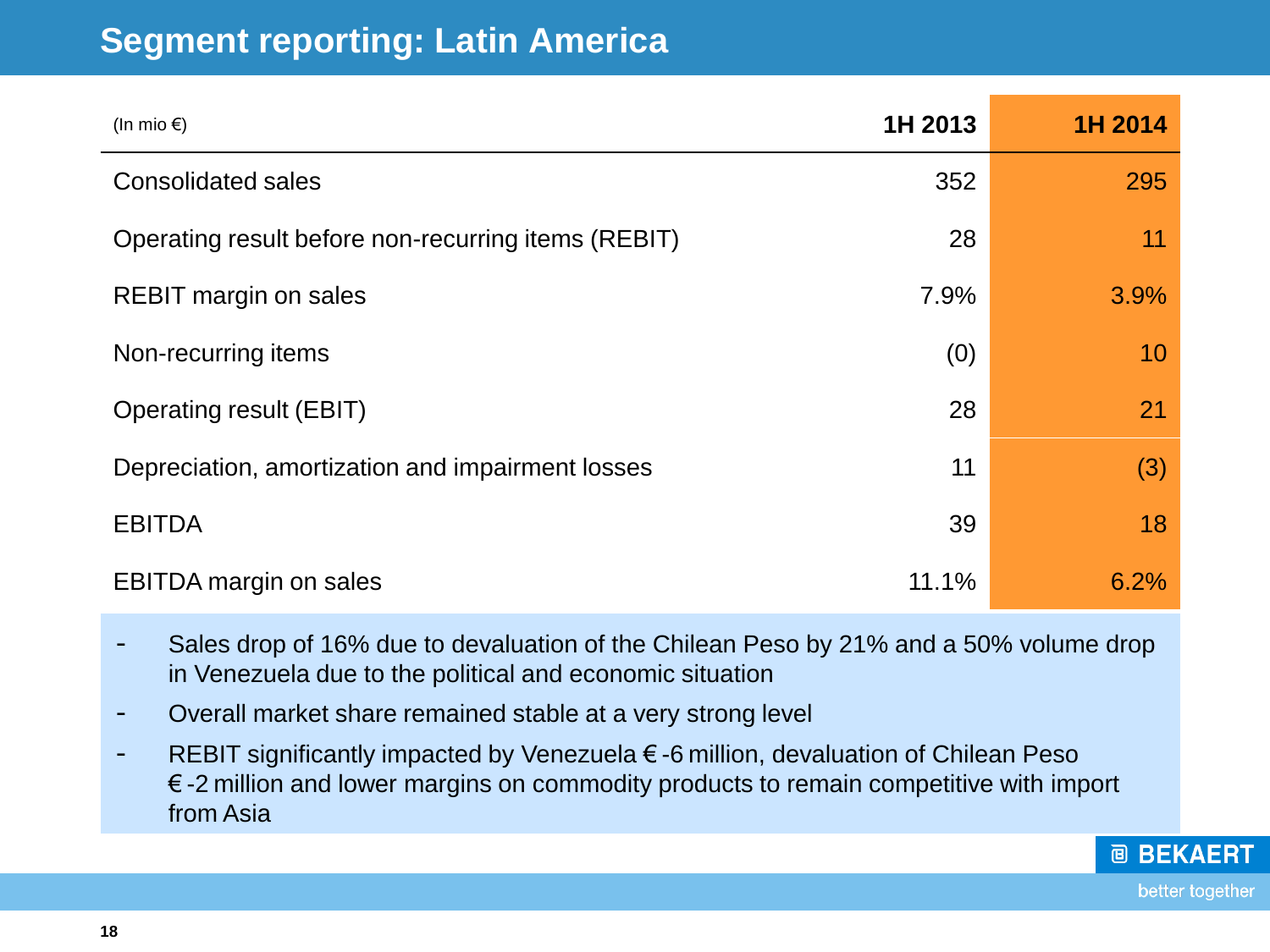#### **Segment reporting: Asia Pacific**

| (In mio $\epsilon$ )                                | 1H 2013 | 1H 2014 |
|-----------------------------------------------------|---------|---------|
| <b>Consolidated sales</b>                           | 470     | 478     |
| Operating result before non-recurring items (REBIT) | 39      | 43      |
| <b>REBIT margin on sales</b>                        | 8.4%    | 8.9%    |
| Non-recurring items                                 | (0)     | (4)     |
| <b>Operating result (EBIT)</b>                      | 39      | 39      |
| Depreciation, amortization and impairment losses    | 44      | 49      |
| <b>EBITDA</b>                                       | 84      | 88      |
| <b>EBITDA</b> margin on sales                       | 17.8%   | 18.4%   |

- Sales increase of 2% due to 10% volume increase partly offset by exchange rate movements -6%, lower prices reflecting lower wire rod costs and the competitive market situation in tire cord and sawing wire in China
- Non-recurring includes impairment of some assets in Malaysia as the turnaround of the acquired business remains challenging

**@ BEKAERT** 

better together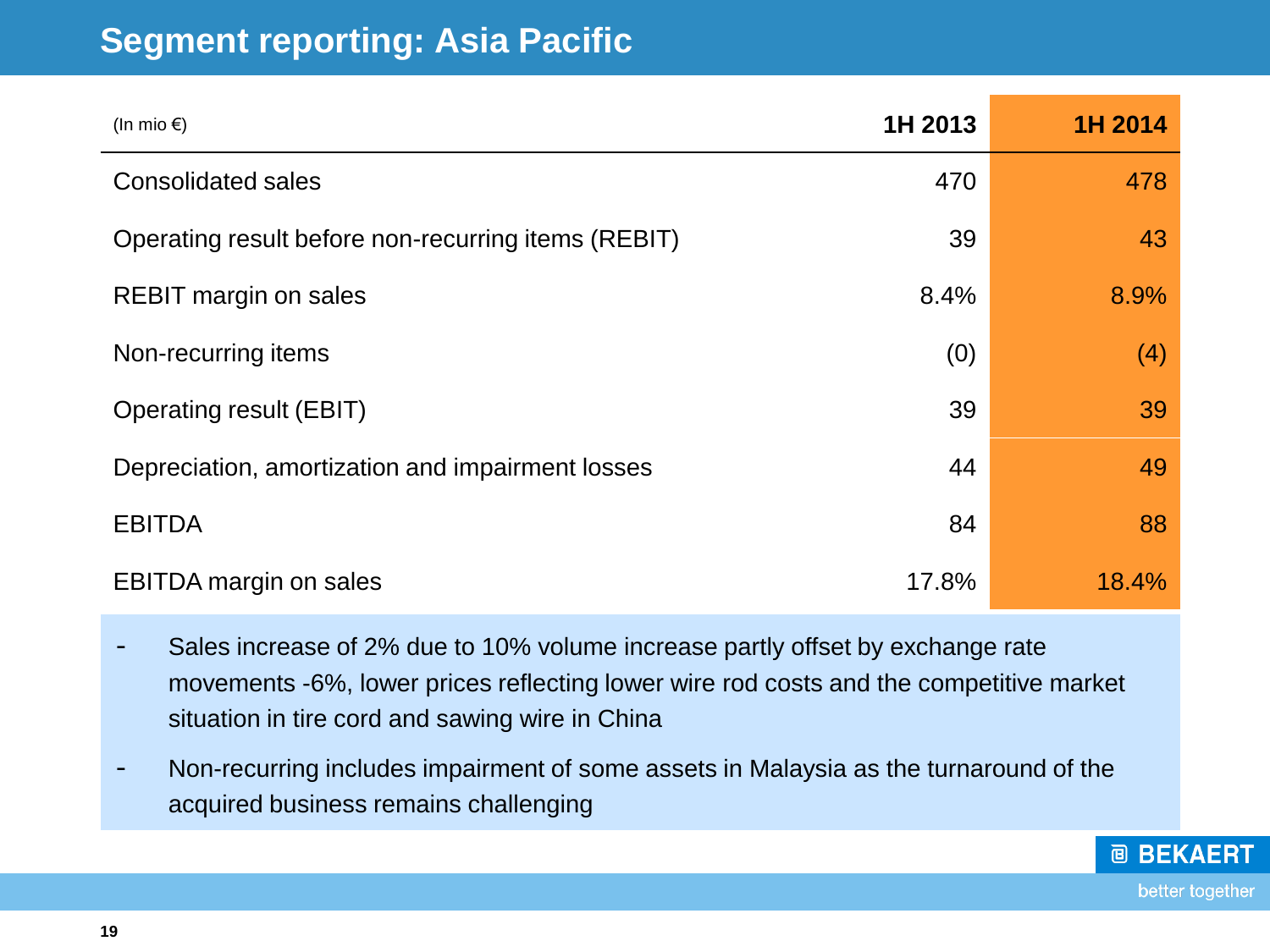| (In mio $\epsilon$ )                        | 1H 2013 | 1H 2014  |
|---------------------------------------------|---------|----------|
| <b>Operating result (EBIT)</b>              | 89      | 118      |
| Interest income / expense                   | (33)    | (28)     |
| Other financial income & expenses           | (8)     | $\Omega$ |
| <b>Result before taxes</b>                  | 48      | 91       |
| Income taxes                                | (30)    | (23)     |
| Result after taxes (consolidated companies) | 18      | 68       |

- Lower interest cost due to average lower net debt of € 100 million
- Taxes reflect current cash tax cost and some adjustments in tax related to prior years

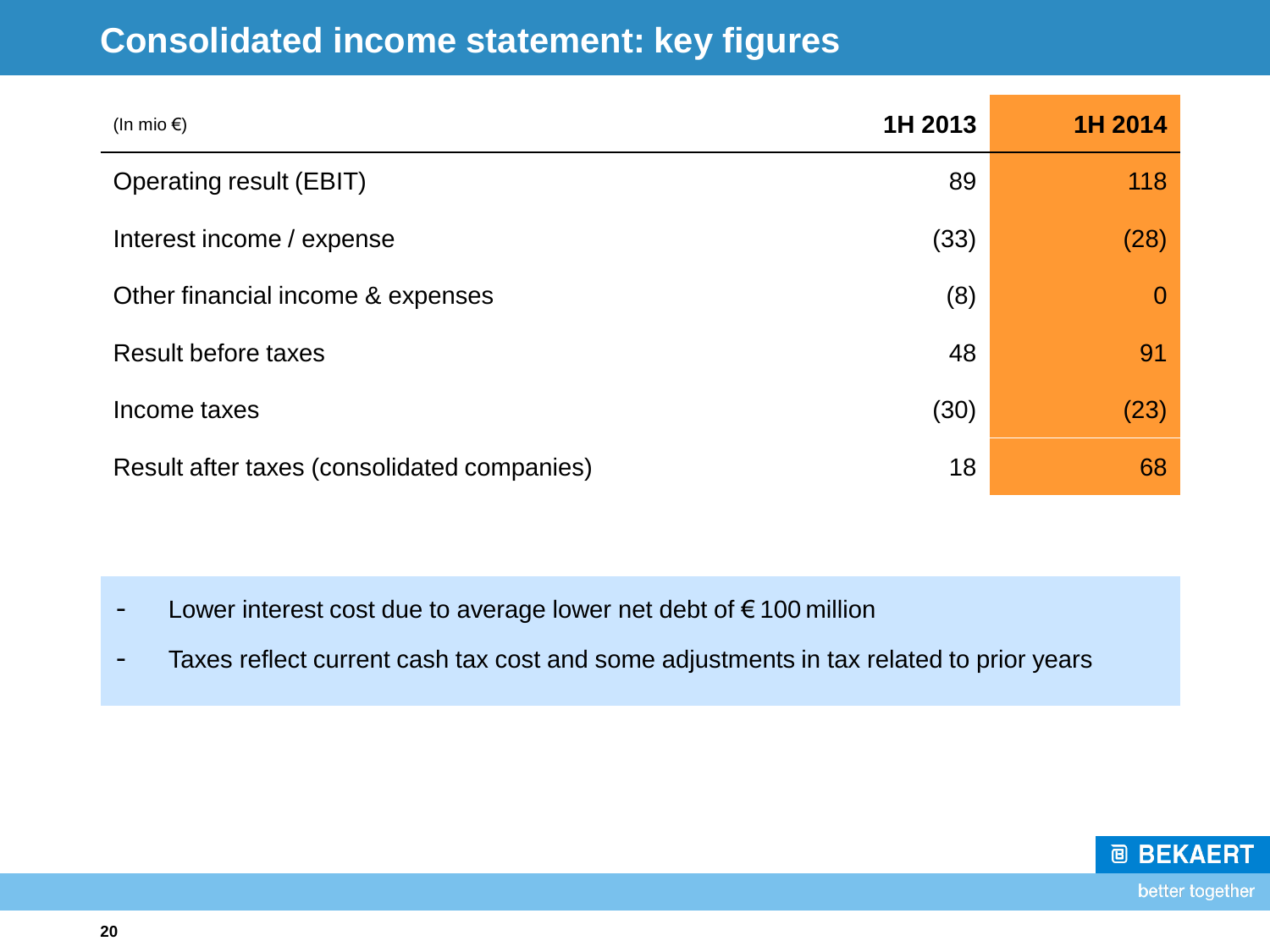| (In mio $\epsilon$ )                           | 1H 2013 | 1H 2014         |
|------------------------------------------------|---------|-----------------|
| Result after taxes from consolidated companies | 18      | 68              |
| Share in the results of JVs and associates     | 17      | 12 <sup>°</sup> |
| Result for the period                          | 35      | 80              |
| Attributable to non-controlling interests      | 9       | $\mathbf{2}$    |
| Attributable to the Group                      | 26      | 78              |

- Result of the joint ventures is lower due to the devaluation of the Brazilian Real and 2013 included some one off items
- Result attributable to non-controlling interest is low due to low profitability in Latam and impairment in Malaysia

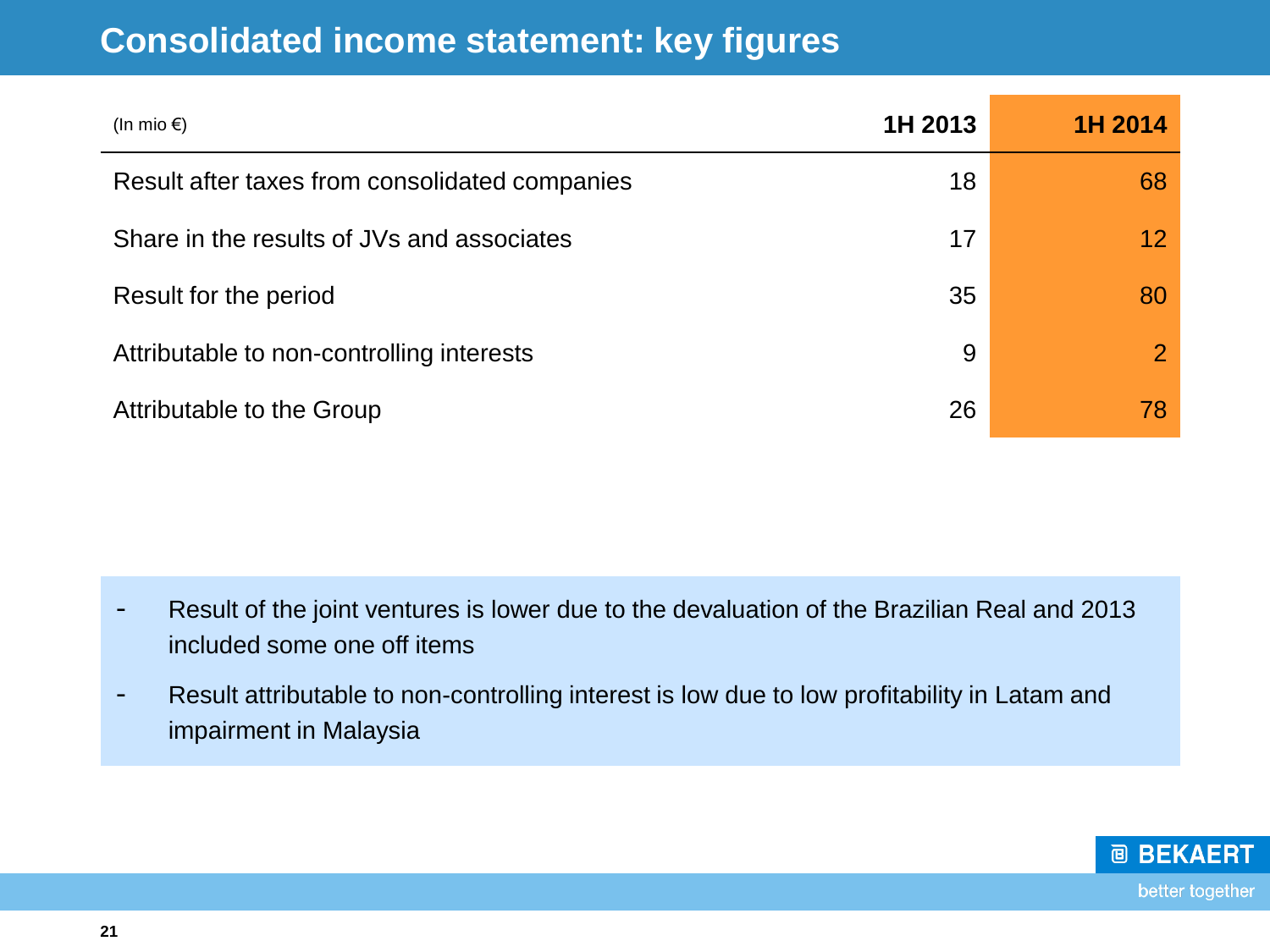#### **Cash flow: key figures**

| (In mio $\epsilon$ )                  | 1H 2013 | 1H 2014 |
|---------------------------------------|---------|---------|
| Gross cash flows from operations      | 137     | 136     |
| Cash flows from operations            | 62      | 10      |
| Cash flows from investment activities | (20)    | (46)    |
| Cash flows from financing activities  | (80)    |         |

- Cash flows from operations impacted by an increase in working capital
- Investments at a higher level versus 2013

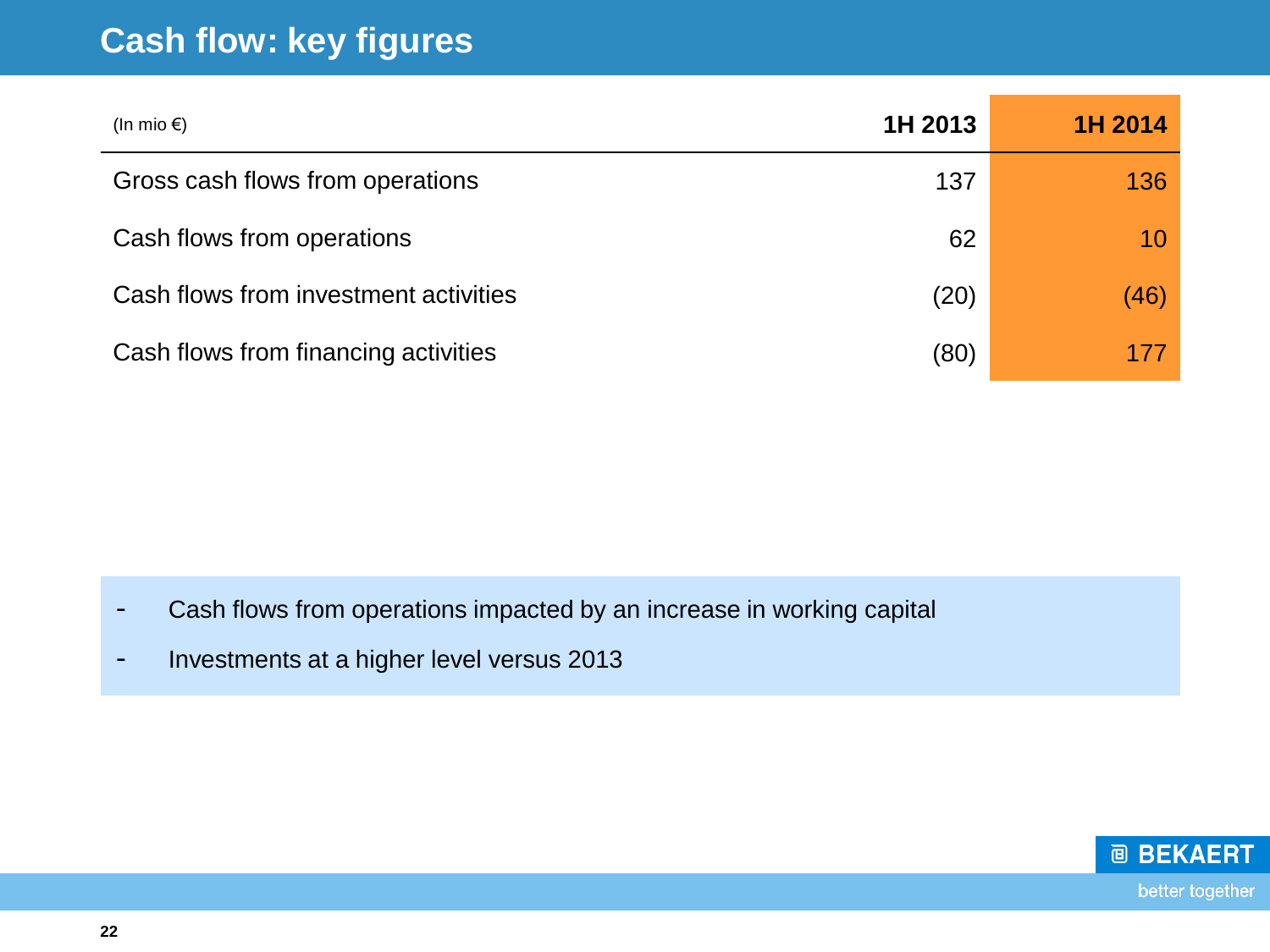#### **Working capital: key figures**

| (In mio $\epsilon$ ) | 1H 2013 | <b>YE 2013</b> | 1H 2014 |
|----------------------|---------|----------------|---------|
| Inventories          | 576     | 539            | 618     |
| Accounts receivable  | 830     | 716            | 819     |
| Accounts payable     | (432)   | (462)          | (502)   |
| Working capital      | 974     | 793            | 935     |

- Working capital increased versus year end 2013 in line with typical seasonality but remains below the level of the same period last year
- Average working capital to sales reduced to 26.9% vs. 28.4% for the same period last year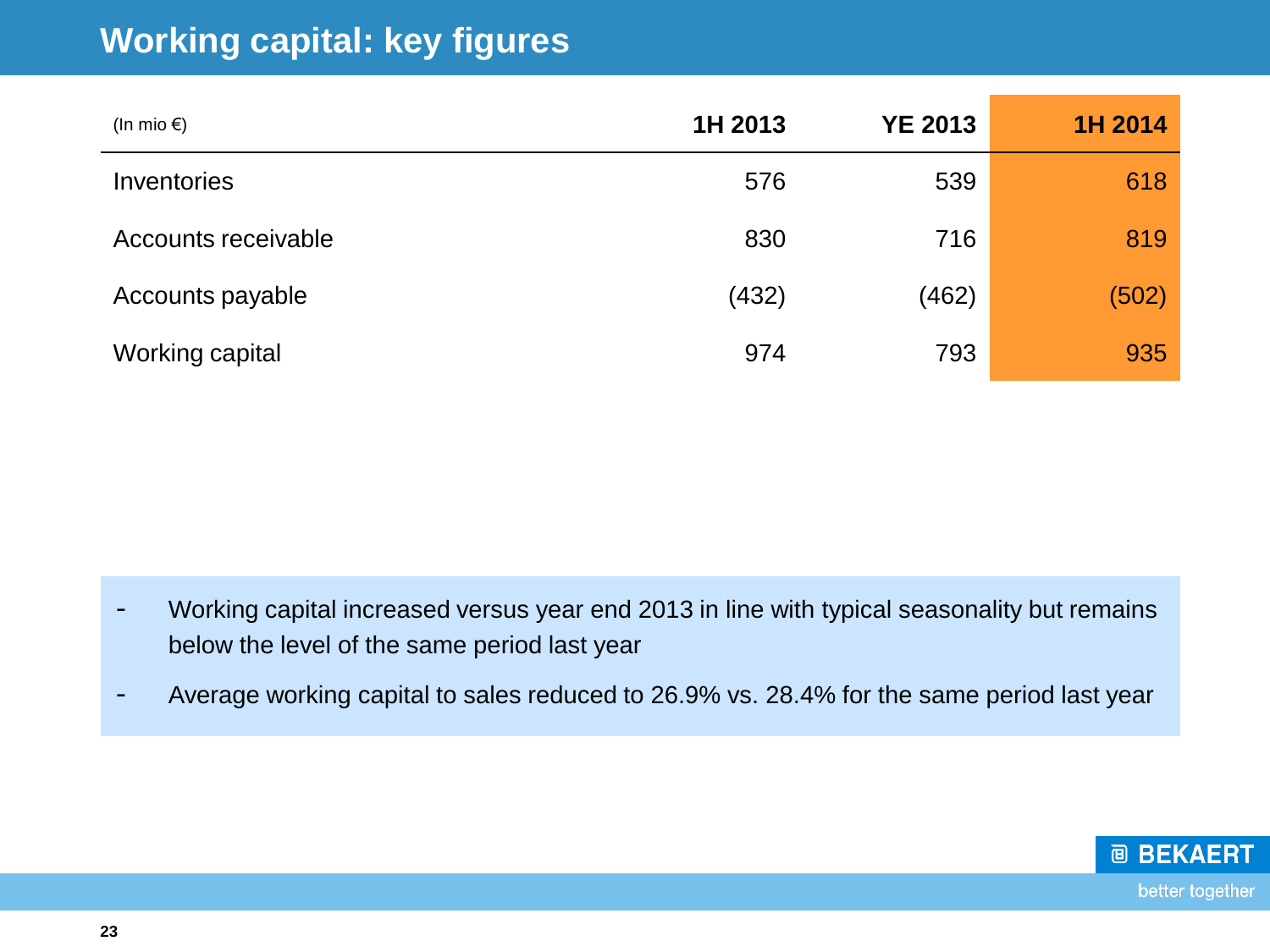#### **Consolidated balance sheet: key figures**



- Assets and liabilities increase significantly with issue of the convertible bond for which the proceeds have not been used yet to finance the Pirelli Tire cord acquisition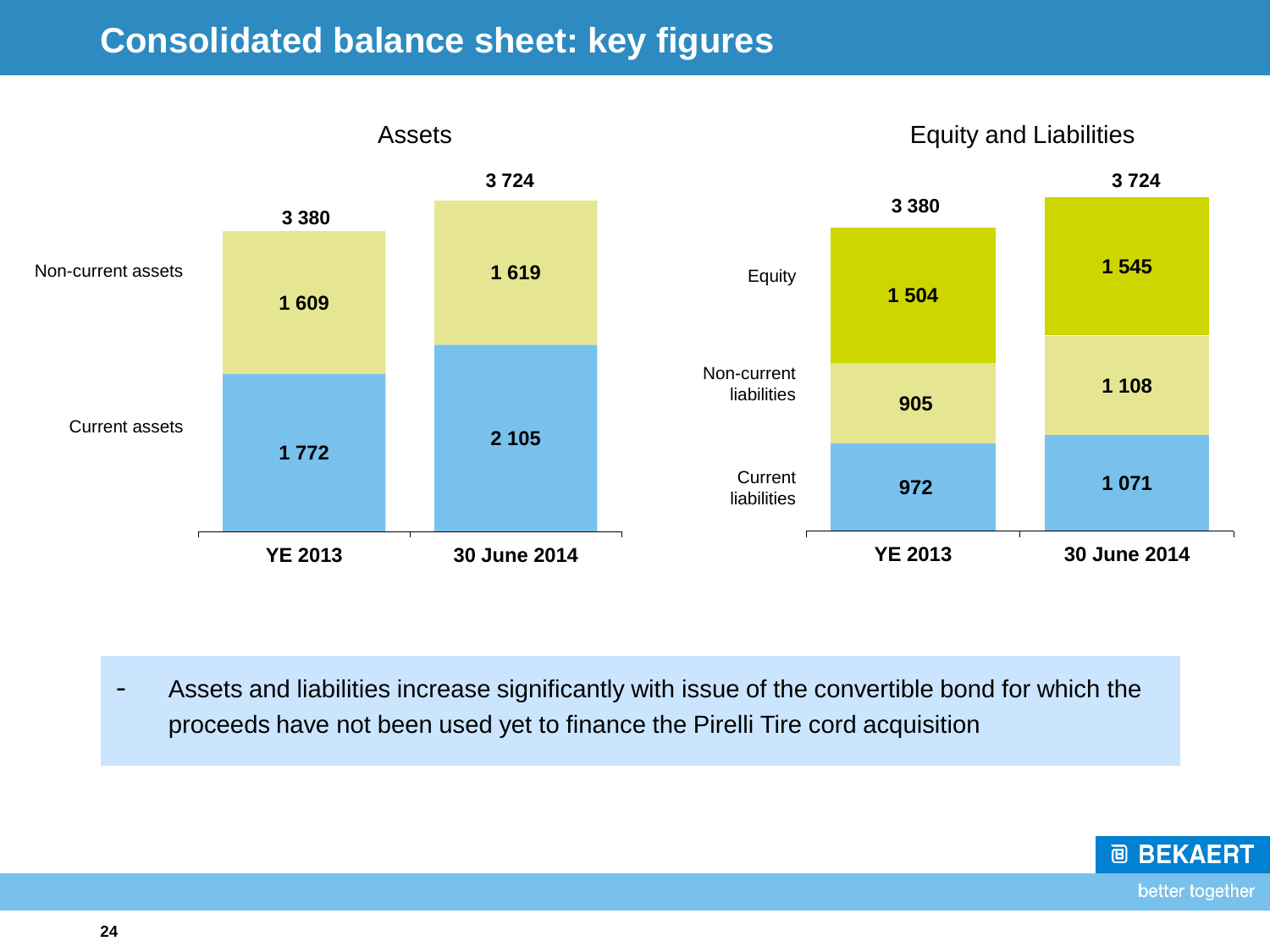#### **Balance sheet: key figures**

| (In mio $\epsilon$ )         | 1H 2013 | <b>YE 2013</b> | 1H 2014 |
|------------------------------|---------|----------------|---------|
| Net financial debt           | 770     | 574            | 673     |
| Gearing (net debt to equity) | 49.3%   | 38.2%          | 43.6%   |
| Net debt on EBITDA           | 2.2     | 1.9            | 1.8     |
| Net debt on REBITDA          | 2.2     | 1.8            | 1.9     |

- Net debt increase versus year end 2013 due to seasonality effect of increased working capital, dividend payment and some share buyback
- Both gearing and net debt / EBITDA remain below long term company target

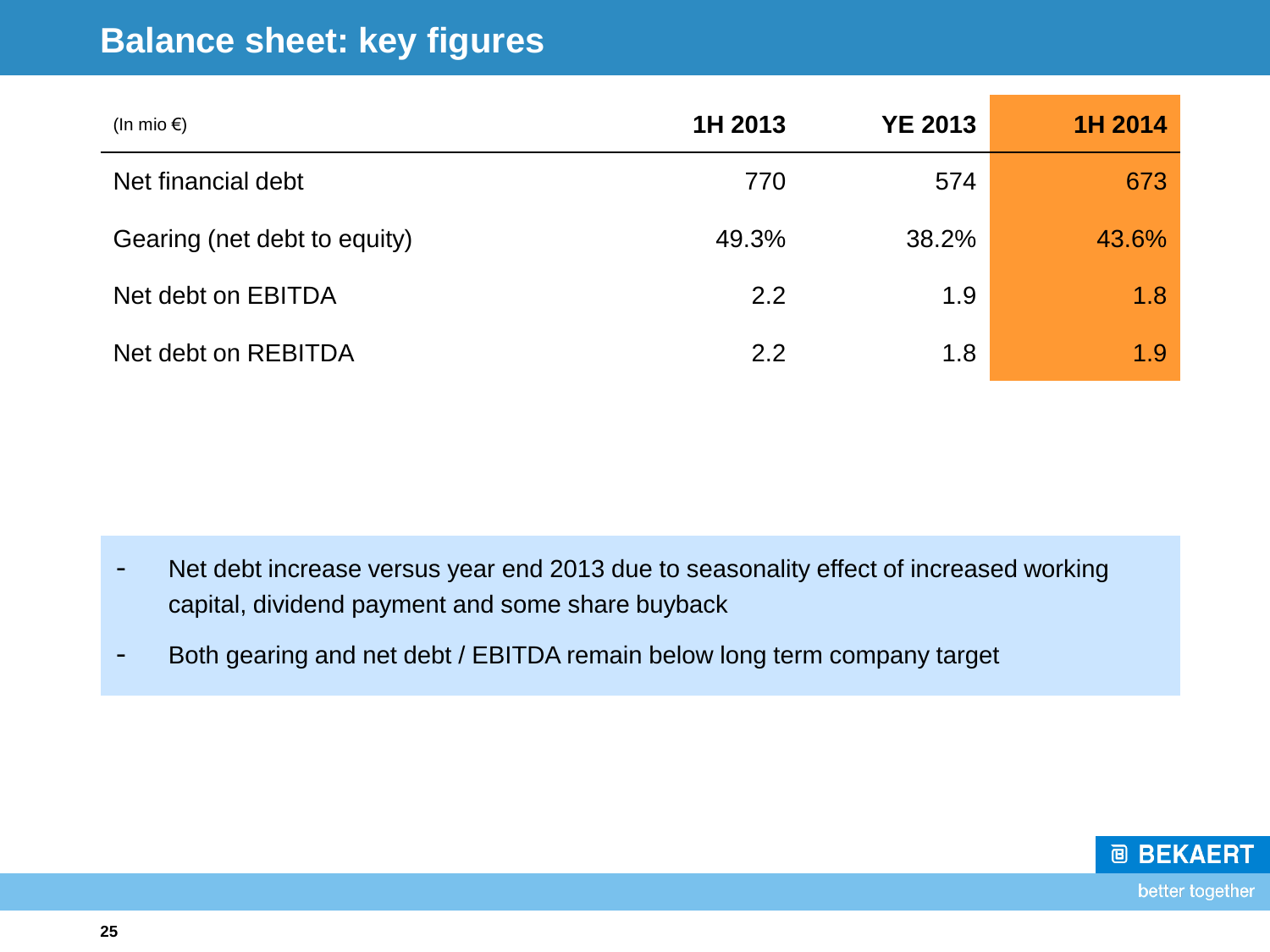# **Ratios: key figures**

| (In mio $\epsilon$ )                       | 1H 2013 | 1H 2014 |
|--------------------------------------------|---------|---------|
| <b>EBITDA</b> margin on sales              | 10.4%   | 11.8%   |
| <b>REBIT margin on sales</b>               | 5.5%    | 6.3%    |
| <b>EBIT margin on sales</b>                | 5.4%    | 7.3%    |
| Sales on capital employed (asset rotation) | 1.4     | 1.5     |
| Return on capital employed (ROCE)          | 7.4%    | 10.7%   |
| Return on equity (ROE)                     | 4.4%    | 10.5%   |

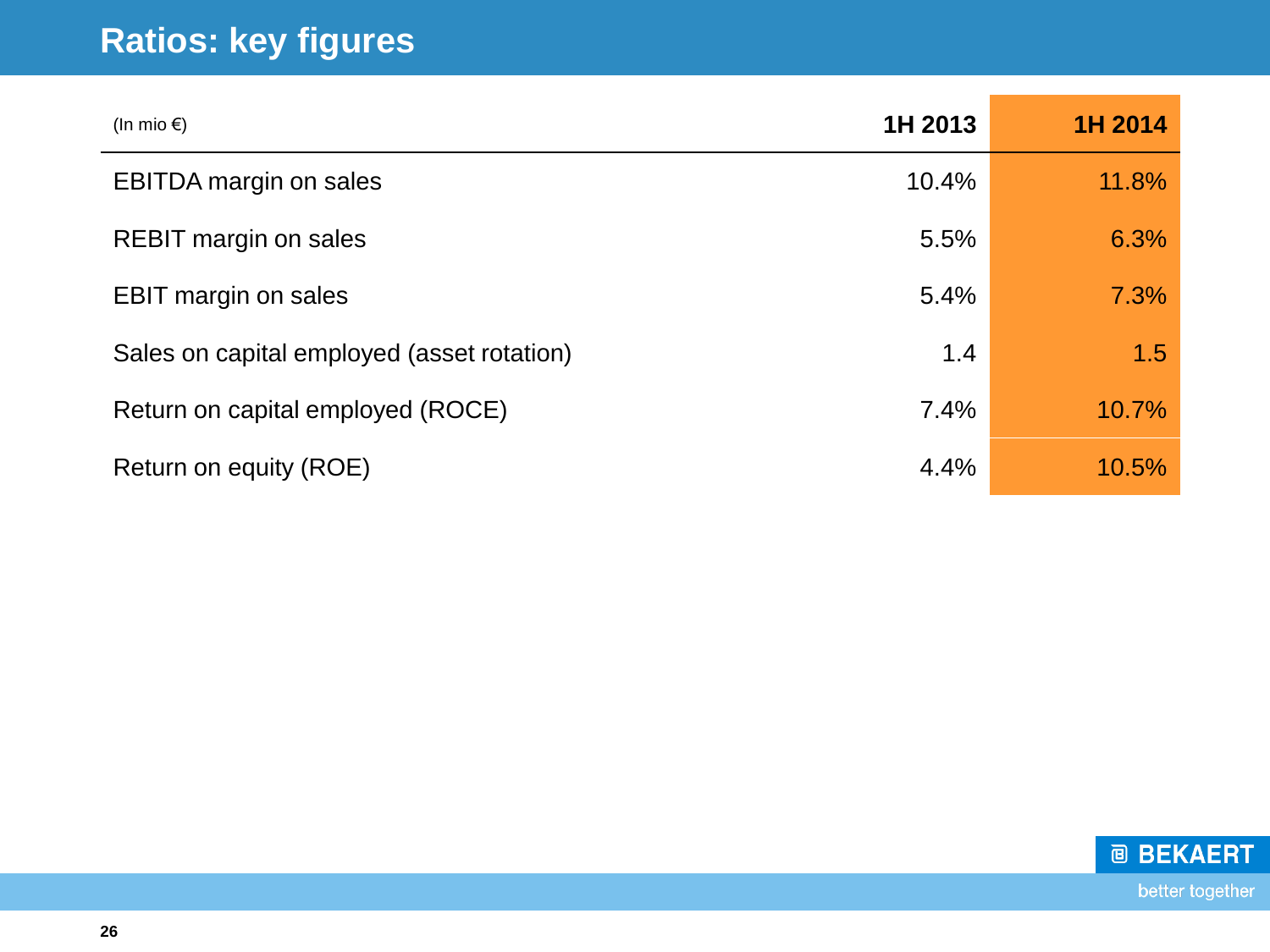# **Key figures per share**

| (In mio $\epsilon$ )              | 1H 2013    | 1H 2014    |
|-----------------------------------|------------|------------|
| Share price                       | 24.44      | 27.29      |
| Number of existing shares         | 60 000 942 | 60 063 871 |
| Book value                        | 23.13      | 22.89      |
| Earnings per share (EPS)          | 0.45       | 1.34       |
| Weighted average number of shares | 58 653 506 | 58 388 094 |

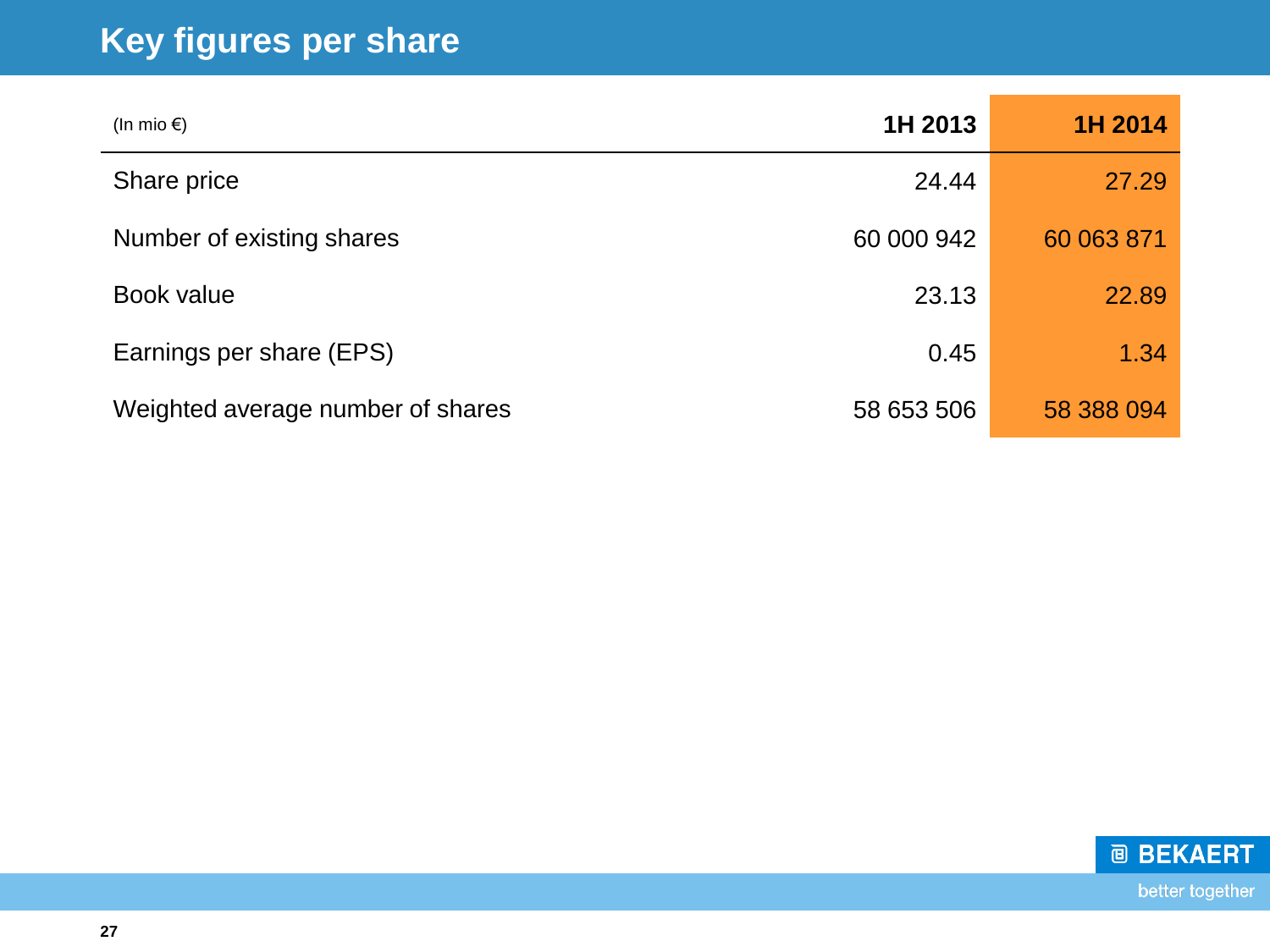## **Content**

- Highlights
- Business review
- Financials
- **Outlook**

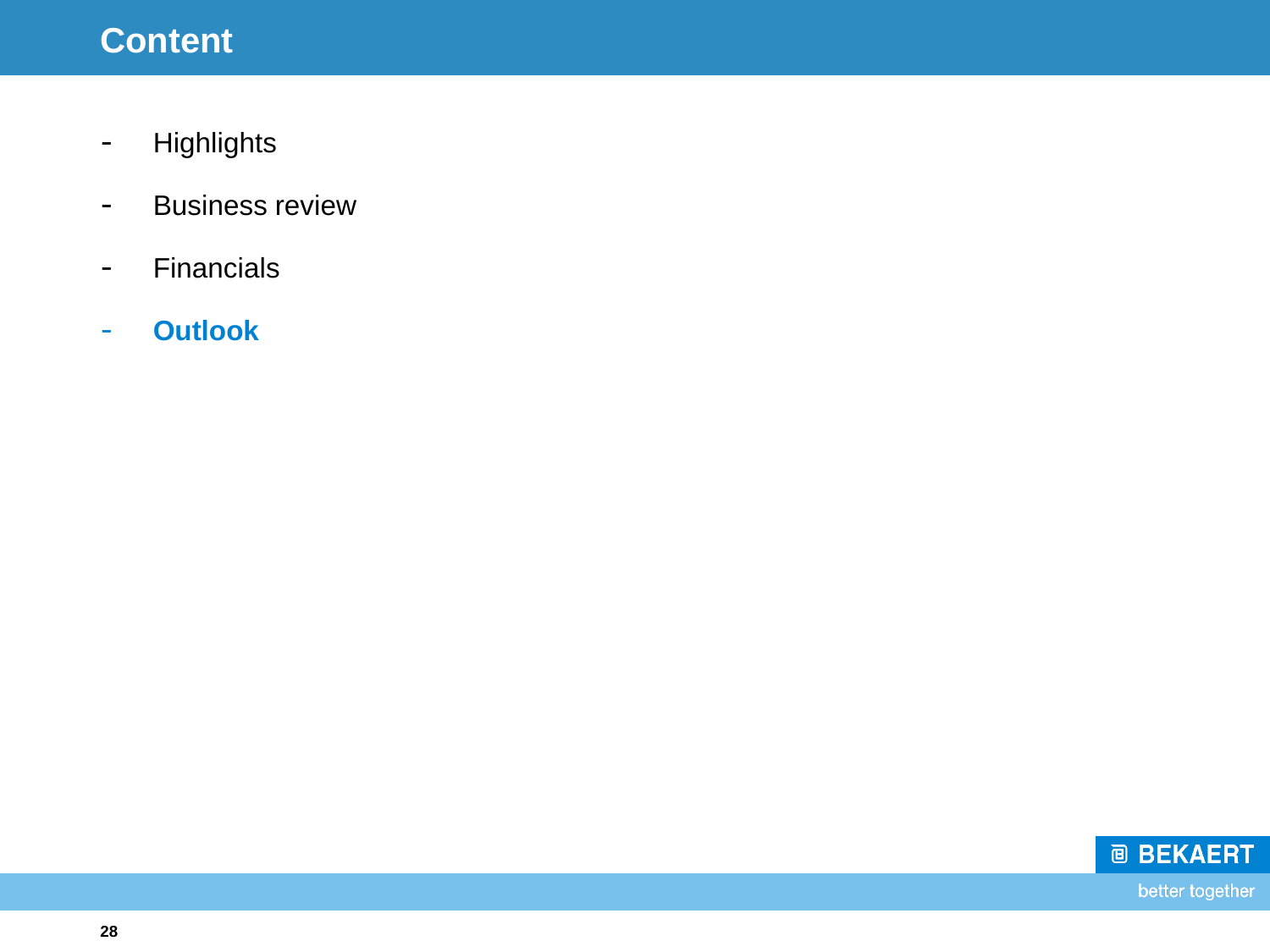#### **Outlook**

- Unchanged overall business climate.
- Price erosion in Chinese tire cord market will accelerate in Q3.
- EMEA remains strong but modest slowdown is projected in automotive market. As always there will be a seasonal effect of second half year.
- We believe that Latam is bottoming out with some potential upward trend towards the last quarter of the year.
- Recovery in North American remains fragile with limited visibility on project business from public sector investments.
- Continued internal drive to better leverage our scale while focusing on driving growth in our key markets.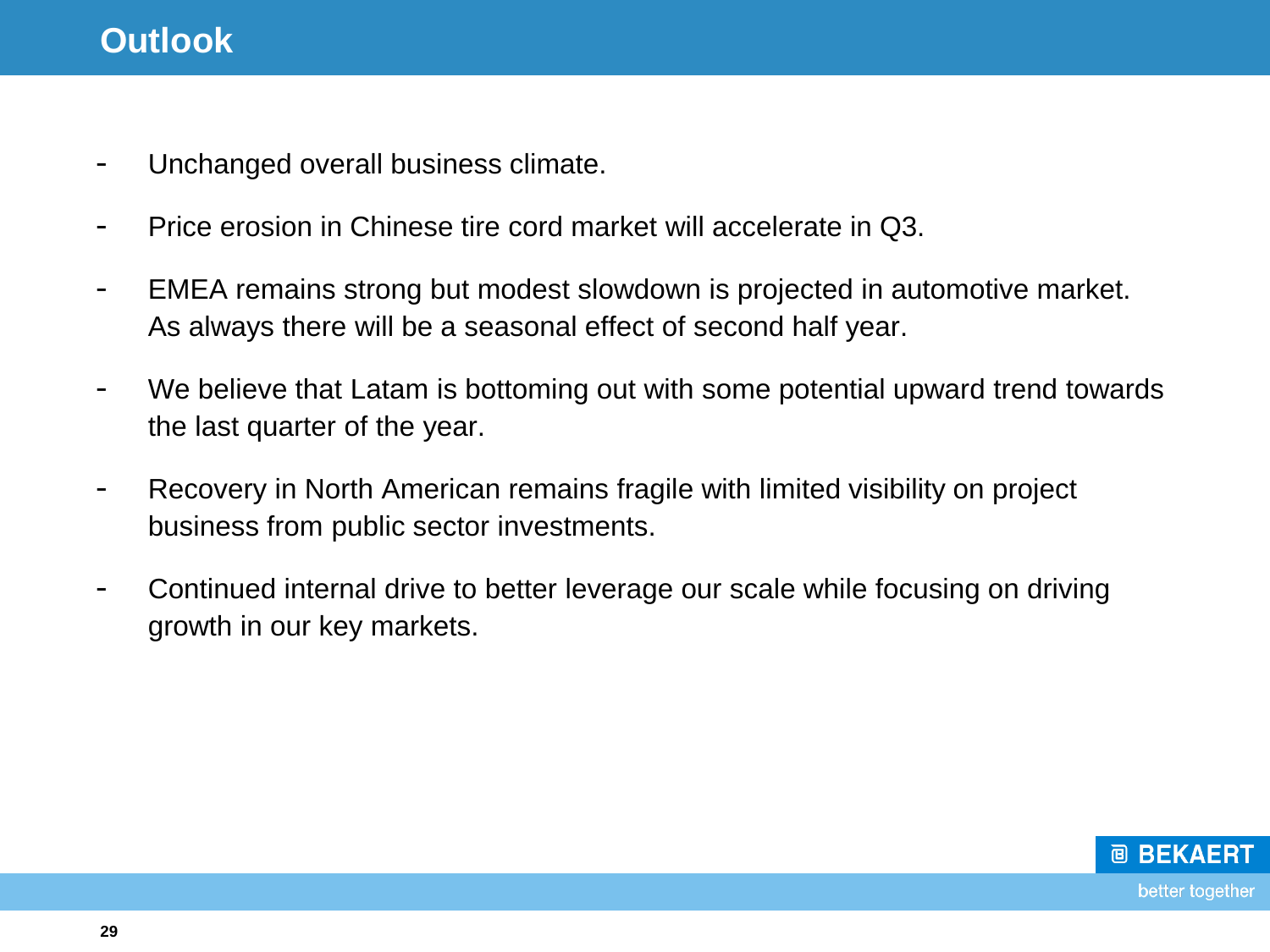| Third quarter trading update 2014        | 14 November 2014 |      |
|------------------------------------------|------------------|------|
| 2014 results                             | 27 February 2015 |      |
| 2014 annual report available on internet | 27 March         | 2015 |
| First quarter trading update 2015        | 13 May           | 2015 |
| <b>General Meeting of shareholders</b>   | 13 May           | 2015 |